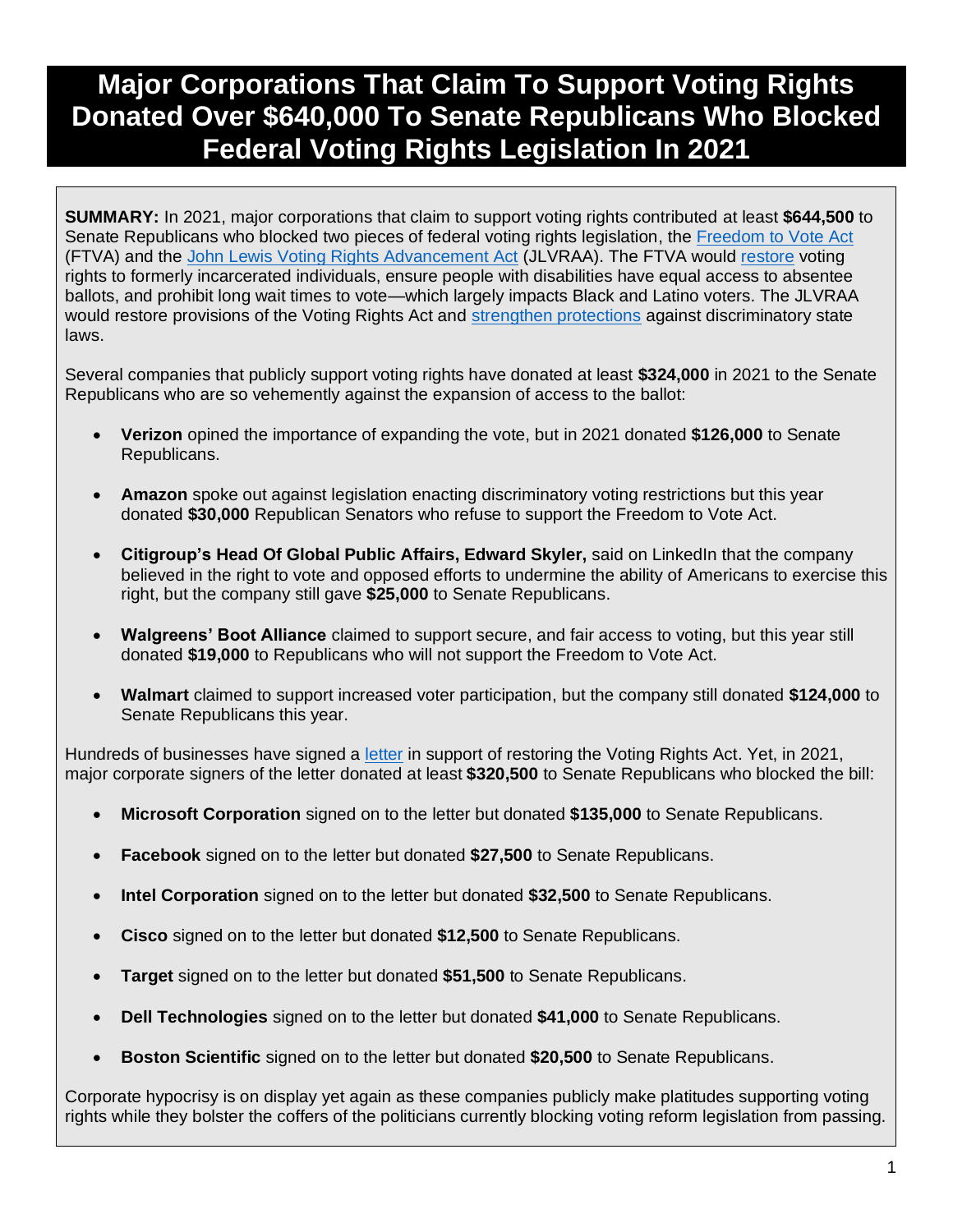**In 2021, Senate Republicans Blocked Two Federal Voting Rights Bills That Would Have Protected Marginalized Communities' Access To The Vote And Restored The Voting Rights Act.**

**October 2021: Senate Republicans Blocked The Freedom To Vote Act, Which Would Restore Voting Rights To Formally Incarcerated Individuals, Ensure People With Disabilities "Have The Same Access To Absentee Ballots As Other Voters," And Counters "Long Lines And Related Discriminatory Practices."**

**October 2021: Senate Republicans Blocked The Freedom To Vote Act's Passage.** "Senate Republicans blocked another voting rights bill Wednesday, as some on the left call to change the chamber's rules to allow the Democratic Party to unilaterally change federal election law. The vote was 49 to 51. The Democratic bill, known as the Freedom to Vote Act, would make it easier to register to vote, make Election Day a public holiday, ensure states have early voting for federal elections and allow all voters to request mail-in ballots." [CNN, [10/20/21\]](https://www.cnn.com/2021/10/20/politics/senate-freedom-to-vote-act-republicans/index.html)

• **HEADLINE: "Senate Republicans Block Democrats' Voting And Elections Bill."** [CNN, [10/20/21\]](https://www.cnn.com/2021/10/20/politics/senate-freedom-to-vote-act-republicans/index.html)

**Brennan Center For Justice: "The Freedom To Vote Act Represents A Major Step Forward In The Push To Enact Comprehensive Legislation To Strengthen American Democracy, Promote Racial Justice And Equity For All Americans."** "The Freedom to Vote Act represents a major step forward in the push to enact comprehensive legislation to strengthen American democracy, promote racial justice and equity for all Americans, and thwart the assault on voting rights taking place in the states. It would set national standards to protect the freedom to vote, end partisan redistricting, ensure sound election administration, and fix our broken campaign finance system." [Brennan Center for Justice, [9/20/21\]](https://www.brennancenter.org/our-work/research-reports/freedom-vote-act)

**The Freedom To Vote Act Would Restore "Federal Voting Rights To Formerly Incarcerated Citizens Upon Their Release" And Removes "The Vestiges Of Restrictions Born Out Of Jim Crow." "**The Freedom to Vote Act represents a major step forward in the push to enact comprehensive legislation to strengthen American democracy, promote racial justice and equity for all Americans, and thwart the assault on voting rights taking place in the states. […]The bill restores federal voting rights to formerly incarcerated citizens upon their release, establishing a bright-line standard to replace the confusing patchwork of state laws and removing the vestiges of restrictions born out of Jim Crow." '[Brennan Center for Justice, [9/20/21\]](https://www.brennancenter.org/our-work/research-reports/freedom-vote-act)

**The Freedom To Vote Act "Would Require Each State To Ensure That Individuals With Disabilities Have The Same Access To Absentee Ballots And Applications As Other Voters, As Well As Making Them Electronically Accessible To Voters With Disabilities."** "The Freedom to Vote Act would address some of the biggest challenges to voting access that Americans with disabilities face. The bill would require each state to ensure that individuals with disabilities have the same access to absentee ballots and applications as other voters, as well as making them electronically accessible to voters with disabilities, among other safeguards." [Brennan Center for Justice, [9/20/21\]](https://www.brennancenter.org/our-work/research-reports/freedom-vote-act)

**The Freedom To Vote Act Counters "Long Lines And Related Discriminatory Practices" by ensuring "Lines Last No Longer Than 30 Minutes" So That "Individuals Subjected To Excessive Lines On Election Day — Most Often Black And Latino Voters —" Are Protected From That Discrimination**  "Countering long lines and related discriminatory practices: The bill creates protections for individuals subjected to excessive lines on Election Day — most often Black and Latino voters — by requiring states to ensure that lines last no longer than 30 minutes and restricting states from prohibiting donations of food or water to voters waiting in line." [Brennan Center for Justice, [9/20/21\]](https://www.brennancenter.org/our-work/research-reports/freedom-vote-act)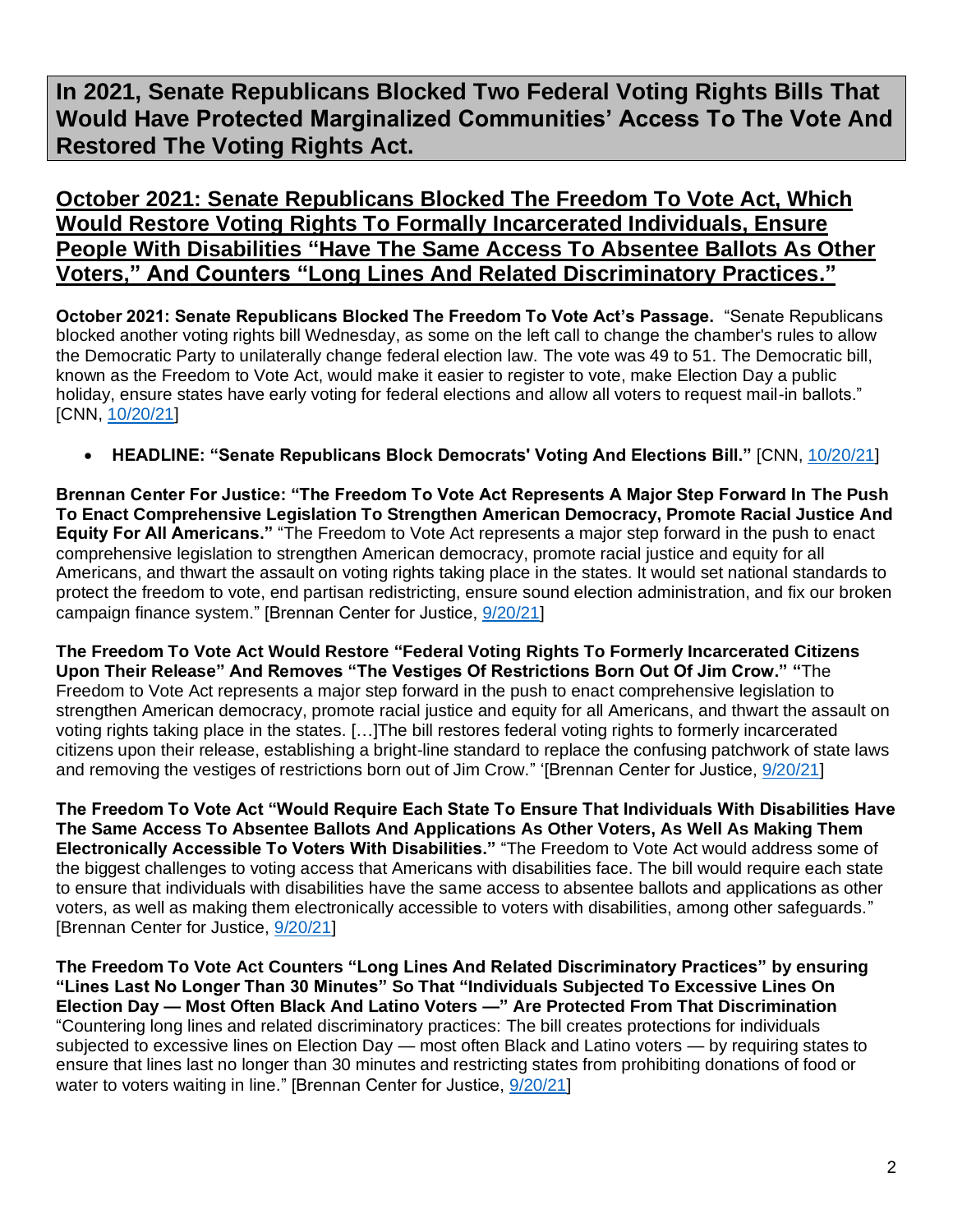### **November 2021: Senate Republicans—Excluding Sen. Murkowski—Blocked The John R. Lewis Voting Rights Advancement Act, Which Would Have Restored Key Provisions Of The Voting Rights Act,**

**November 2021: Senate Republicans, Except For Sen. Murkowski, Blocked The John Lewis Voting Rights Advancement Act With A 50-49 Procedural Vote On Whether To Open Debate On The Bill.**  "Senate Republicans blocked the John Lewis Voting Rights Act from advancing on Wednesday when the Senate took a procedural vote on whether to open debate on the legislation. The final tally was 50 to 49 with GOP Sen. Lisa Murkowski of Alaska voting with Democrats in favor." [CNN, [11/3/21\]](https://www.cnn.com/2021/11/03/politics/john-lewis-voting-rights-act-senate-vote/index.html)

- **HEADLINE: "Senate Republicans Block John Lewis Voting Rights Bill In Key Vote."** [CNN, [11/3/21\]](https://www.cnn.com/2021/11/03/politics/john-lewis-voting-rights-act-senate-vote/index.html)
- **Sen. Murkowski Was The Only Republican That Voted In Favor Of Taking The Bill To Debate.**  "Senate Republicans blocked the John Lewis Voting Rights Act from advancing on Wednesday when the Senate took a procedural vote on whether to open debate on the legislation. The final tally was 50 to 49 with GOP Sen. Lisa Murkowski of Alaska voting with Democrats in favor." [CNN, [11/3/21\]](https://www.cnn.com/2021/11/03/politics/john-lewis-voting-rights-act-senate-vote/index.html)

**Politico: HR4 "Would Restore Key Provisions Of The Voting Rights Act That Were Struck Down' In 2013 By The Supreme Court.** "But most Republicans also oppose the more targeted Lewis-named legislation, which would restore key provisions of the Voting Rights Act that were struck down by the Supreme Court in 2013." [Politico, [8/24/21\]](https://www.politico.com/news/2021/08/24/house-passes-lewis-voting-rights-bill-506798)

**The Hill: The John Lewis Voting Rights Advancement Act Would "Modernize And Restore Preclearance," Prevent Laws That Unevenly Burden Voters Of Color, Limit Gerrymandering, And Ensure Politicians Can't "Handpick Their Voters And Entrench Their Power."** "The John Lewis Voting Rights Advancement Act would modernize and restore preclearance. It would prevent voting laws that unevenly burden voters of color. It would take important steps to limit gerrymandering and make sure that politicians don't get to handpick their voters and entrench their power. In short, it would be the most significant federal expansion of voting rights in a generation." [The Hill, [9/3/21\]](https://thehill.com/opinion/campaign/570688-hr-4-carries-forward-the-legacy-of-congressman-john-lewis)

**Verizon Posted A Blog On The Importance Of Expanding Americans' Access To The Vote While, In 2021 The Company Gave At Least \$126,000 To Senate Republicans Who Blocked Federal Voting Rights Legislation.** 

### **Verizon Blogged About The Importance Of Expanding The Vote, Saying They "Strongly Oppose" The Passage Of Any Measure That Would Make It Harder For Voters.**

**HEADLINE: Reflecting On Voting Rights.** [Verizon News Center, [4/1/21\]](https://www.verizon.com/about/news/speed-reflecting-on-voting-rights)

**Verizon's Hans Vestberg: "We Strongly Oppose The Passage Of Any Legislation Or The Adoption Of Any Measure That Would Make It Harder For Voters, Including Historically Marginalized Groups — People Of Color, Seniors, Students And People With Disabilities — To Exercise Their Fundamental Right To Cast A Ballot."** "At Verizon, we believe that speaking out on social issues is how we live out our values. If an issue is important to our stakeholders — our employees, our customers, our shareholders and society — it's important to us. As you've heard me say, our purpose is to create the networks that move the world forward, which means moving the world forward for everyone. That's why I've also been reflecting on the voting rights issue that has recently emerged. We strongly oppose the passage of any legislation or the adoption of any measure that would make it harder for voters, including historically marginalized groups people of color, seniors, students and people with disabilities — to exercise their fundamental right to cast a ballot." [Verizon News Center, [4/1/21\]](https://www.verizon.com/about/news/speed-reflecting-on-voting-rights)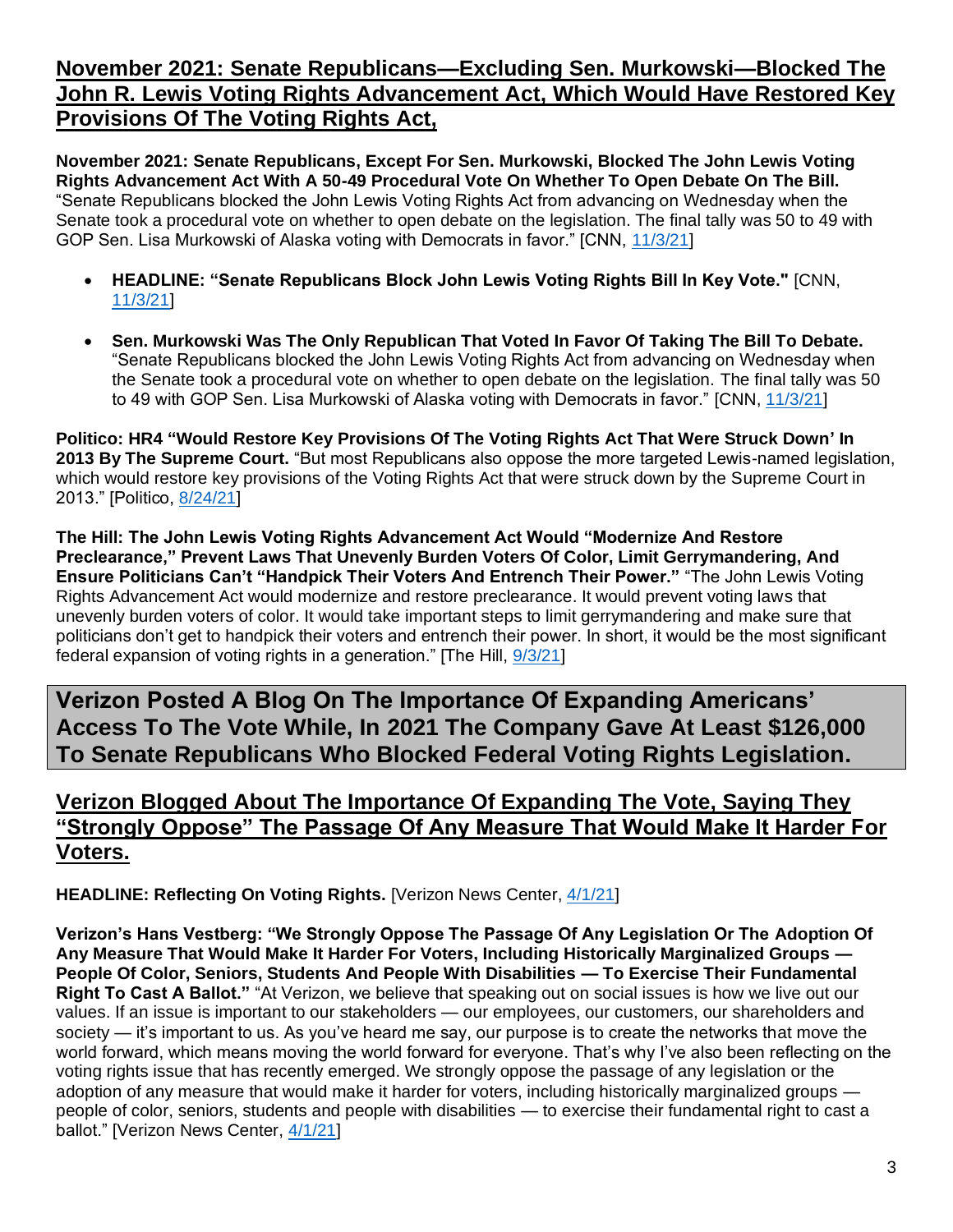## **In 2021, Verizon Contributed At Least \$126,000 To Senate Republicans.**

| <b>RECIPIENT</b>                                                               | <b>CONTRIBUTOR</b>                                                | <b>AMOUNT</b> | <b>DATE</b> | <b>AFFILIATED CANDIDATE</b>                  |
|--------------------------------------------------------------------------------|-------------------------------------------------------------------|---------------|-------------|----------------------------------------------|
| Boozman For<br>Arkansas                                                        | Verizon Communications, Inc.<br><b>Political Action Committee</b> | \$1,000       | 3/1/21      | Sen. John Boozman (R-AR)                     |
| Boozman For<br>Arkansas                                                        | Verizon Communications, Inc.<br><b>Political Action Committee</b> | \$1,000       | 3/29/21     | Sen. John Boozman (R-AR)                     |
| Arkansas For<br>Leadership<br><b>Political Action</b><br>Committee<br>(ARKPAC) | Verizon Communications, Inc.<br><b>Political Action Committee</b> | \$2,500       | 3/29/21     | Sen. John Boozman (R-AR)                     |
| Friends Of John<br><b>Barrasso</b>                                             | Verizon Communications, Inc.<br><b>Political Action Committee</b> | \$1,000       | 3/29/21     | Sen. John Barrasso (R-WY)                    |
| <b>Common Values</b><br><b>PAC</b>                                             | Verizon Communications, Inc.<br><b>Political Action Committee</b> | \$5,000       | 3/29/21     | Sen. John Barrasso (R-WY)                    |
| Friends Of John<br>Thune                                                       | Verizon Communications, Inc.<br><b>Political Action Committee</b> | \$500         | 3/29/21     | Sen. John Thune (R-SD)                       |
| <b>Heartland Values</b><br><b>PAC</b>                                          | Verizon Communications, Inc.<br><b>Political Action Committee</b> | \$5,000       | 3/29/21     | Sen. John Thune (R-SD)                       |
| Deb Fischer For<br><b>US Senate</b>                                            | Verizon Communications, Inc.<br><b>Political Action Committee</b> | \$1,000       | 4/22/21     | Sen. Deb Fischer (R-NE)                      |
| Friends Of Mike<br>Lee Inc.                                                    | Verizon Communications, Inc.<br><b>Political Action Committee</b> | \$2,000       | 4/22/21     | Sen. Mike Lee (R-UT)                         |
| Grassley<br>Committee, Inc.                                                    | Verizon Communications, Inc.<br><b>Political Action Committee</b> | \$5,000       | 4/22/21     | Sen. Chuck Grassley (R-IA)                   |
| Making A<br>Responsible<br><b>Stand For</b><br>Households In<br>America PAC    | Verizon Communications, Inc.<br><b>Political Action Committee</b> | \$1,000       | 4/22/21     | Sen. Marsha Blackburn (R-<br>TN)             |
| Reclaim America<br><b>PAC</b>                                                  | Verizon Communications, Inc.<br><b>Political Action Committee</b> | \$5,000       | 4/22/21     | Sen. Marco Rubio (R-FL)                      |
| <b>True North PAC</b>                                                          | Verizon Communications, Inc.<br><b>Political Action Committee</b> | \$5,000       | 4/22/21     | Sen. Dan Sullivan (R-<br>Alaska)             |
| Wild & Wonderful<br><b>PAC</b>                                                 | Verizon Communications, Inc.<br><b>Political Action Committee</b> | \$1,000       | 4/22/21     | <b>Sen. Shelley Moore Capito</b><br>$(R-WV)$ |
| <b>Bluegrass</b><br>Committee                                                  | Verizon Communications, Inc.<br><b>Political Action Committee</b> | \$5,000       | 5/20/21     | Sen. Mitch McConnell (R-<br>KY)              |
| <b>NRSC</b>                                                                    | Verizon Communications, Inc.<br><b>Political Action Committee</b> | \$15,000      | 5/20/21     |                                              |
| Boozman For<br>Arkansas                                                        | Verizon Communications, Inc.<br><b>Political Action Committee</b> | \$3,000       | 6/28/21     | Sen. John Boozman (R-AR)                     |
| Boozman For<br>Arkansas                                                        | Verizon Communications, Inc.<br><b>Political Action Committee</b> | \$1,500       | 6/28/21     | Sen. John Boozman (R-AR)                     |
| <b>Families For</b><br>James Lankford                                          | Verizon Communications, Inc.<br><b>Political Action Committee</b> | \$1,000       | 6/28/21     | Sen. James Lankford (R-<br>OK)               |
| <b>Families For</b><br>James Lankford                                          | Verizon Communications, Inc.<br><b>Political Action Committee</b> | \$1,500       | 6/28/21     | Sen. James Lankford (R-<br>OK)               |
| Hoeven For<br>Senate                                                           | Verizon Communications, Inc.<br><b>Political Action Committee</b> | \$5,000       | 6/28/21     | Sen. John Hoeven (R-ND)                      |
| Lisa Murkowski<br>For US Senate                                                | Verizon Communications, Inc.<br><b>Political Action Committee</b> | \$1,500       | 6/28/21     | Sen. Lisa Murkowski (R-<br>AK)               |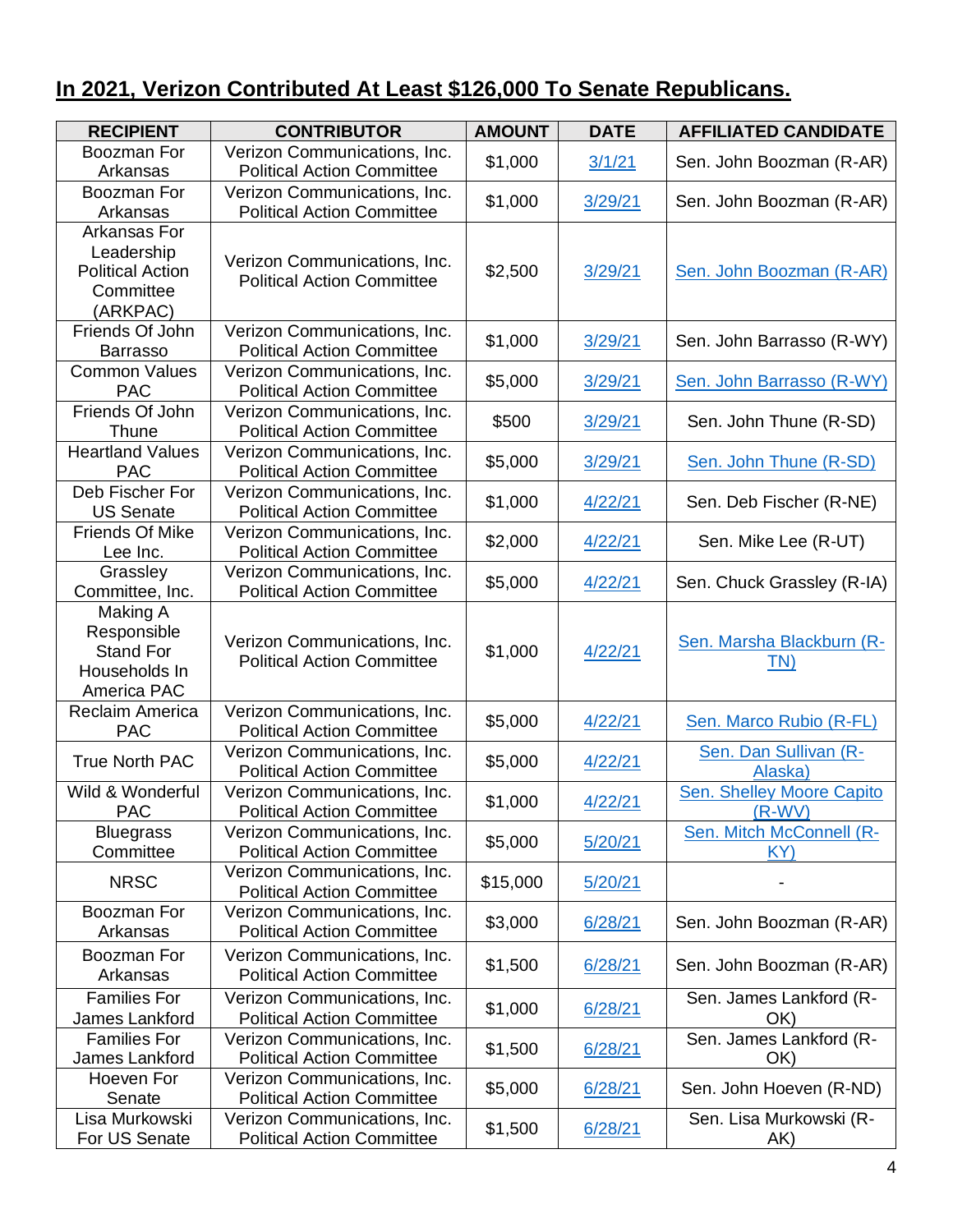| Lisa Murkowski                     | Verizon Communications, Inc.                                      |           |         | Sen. Lisa Murkowski (R-         |
|------------------------------------|-------------------------------------------------------------------|-----------|---------|---------------------------------|
| For US Senate                      | <b>Political Action Committee</b>                                 | \$5,000   | 6/28/21 | AK)                             |
| Moran For                          | Verizon Communications, Inc.                                      | \$5,000   | 6/28/21 | Sen. Jerry Moran (R-KS)         |
| Kansas                             | <b>Political Action Committee</b>                                 |           |         |                                 |
| Rely On Your                       | Verizon Communications, Inc.                                      | \$2,500   | 6/28/21 | Sen. Roy Blunt (R-MO)           |
| <b>Beliefs Fund</b>                | <b>Political Action Committee</b>                                 |           |         |                                 |
| <b>Tim Scott For</b><br>Senate     | Verizon Communications, Inc.<br><b>Political Action Committee</b> | \$1,500   | 6/28/21 | Sen. Tim Scott (R-SC)           |
| <b>Tim Scott For</b>               | Verizon Communications, Inc.                                      |           |         |                                 |
| Senate                             | <b>Political Action Committee</b>                                 | \$3,500   | 6/28/21 | Sen. Tim Scott (R-SC)           |
| Alaskans For Dan                   | Verizon Communications, Inc.                                      | \$1,000   | 9/20/21 | Sen. Dan Sullivan (R-AK)        |
| Sullivan                           | <b>Political Action Committee</b>                                 |           |         |                                 |
| Boozman For                        | Verizon Communications, Inc.                                      | \$1,500   | 9/20/21 | Sen. John Boozman (R-AR)        |
| Congress                           | <b>Political Action Committee</b>                                 |           |         |                                 |
| <b>Families For</b>                | Verizon Communications, Inc.                                      | \$500     | 8/2/21  | Sen. James Lankford (R-         |
| James Lankford                     | <b>Political Action Committee</b>                                 |           |         | OK)                             |
| <b>Families For</b>                | Verizon Communications, Inc.                                      | \$2,000   | 8/2/21  | Sen. James Lankford (R-         |
| James Lankford                     | <b>Political Action Committee</b>                                 |           |         | OK)                             |
| Friends Of John                    | Verizon Communications, Inc.                                      | \$1,500   | 8/2/21  | Sen. John Barrasso (R-WY)       |
| <b>Barrasso</b>                    | <b>Political Action Committee</b>                                 |           |         |                                 |
| <b>Steve Daines For</b><br>Montana | Verizon Communications, Inc.<br><b>Political Action Committee</b> | \$3,000   | 9/29/21 | Sen. Steve Daines (R-MT)        |
| <b>Tim Scott For</b>               | Verizon Communications, Inc.                                      |           |         |                                 |
| Senate                             | <b>Political Action Committee</b>                                 | \$1,500   | 9/20/21 | Sen. Tim Scott (R-SC)           |
| Republican                         | Verizon Communications, Inc.                                      |           |         |                                 |
| <b>Majority Fund</b>               | <b>Political Action Committee</b>                                 | \$2,500   | 9/20/21 | Sen. Tom Cotton (R-AR)          |
| <b>Promoting Our</b>               |                                                                   |           |         |                                 |
| Republican Team                    | Verizon Communications, Inc.<br><b>Political Action Committee</b> | \$2,500   | 9/20/21 | Sen. Rob Portman (R-OH)         |
| <b>PAC</b>                         |                                                                   |           |         |                                 |
| Making A                           |                                                                   |           |         |                                 |
| Responsible                        | Verizon Communications, Inc.                                      |           |         | Sen. Marsha Blackburn (R-       |
| <b>Stand For</b>                   | <b>Political Action Committee</b>                                 | \$2,500   | 9/20/21 | TN)                             |
| Households In                      |                                                                   |           |         |                                 |
| America PAC                        |                                                                   |           |         |                                 |
| Fund for a                         | Verizon Communications, Inc.                                      |           |         |                                 |
| Conservative                       | <b>Political Action Committee</b>                                 | \$5,000   | 9/20/21 | Sen. James Inhofe (R-OK)        |
| Future<br>Big Sky                  | Verizon Communications, Inc.                                      |           |         |                                 |
| <b>Opportunity PAC</b>             | <b>Political Action Committee</b>                                 | \$2,500   | 8/2/21  | <b>Sen. Steve Daines (R-MT)</b> |
| <b>Together Holding</b>            | Verizon Communications, Inc.                                      |           |         |                                 |
| Our Majority PAC                   | <b>Political Action Committee</b>                                 | \$3,000   | 9/29/21 | Sen. Thom Tillis (R-NC)         |
| The Hawkeye                        | Verizon Communications, Inc.                                      |           |         |                                 |
| <b>PAC</b>                         | <b>Political Action Committee</b>                                 | \$5,000   | 9/29/21 | Sen. Chuck Grassley (R-IA)      |
| Lead Encourage                     | Verizon Communications, Inc.                                      |           |         |                                 |
| Elect PAC                          | <b>Political Action Committee</b>                                 | \$5,000   | 9/29/21 | Sen. Mike Lee (R-UT)            |
| <b>TOTAL:</b>                      |                                                                   | \$126,000 |         |                                 |

• **October 2021: Senate Republicans Blocked The Freedom To Vote Act's Passage.** "Senate Republicans blocked another voting rights bill Wednesday, as some on the left call to change the chamber's rules to allow the Democratic Party to unilaterally change federal election law. The vote was 49 to 51. The Democratic bill, known as the Freedom to Vote Act, would make it easier to register to vote, make Election Day a public holiday, ensure states have early voting for federal elections and allow all voters to request mail-in ballots." [CNN, [10/20/21\]](https://www.cnn.com/2021/10/20/politics/senate-freedom-to-vote-act-republicans/index.html)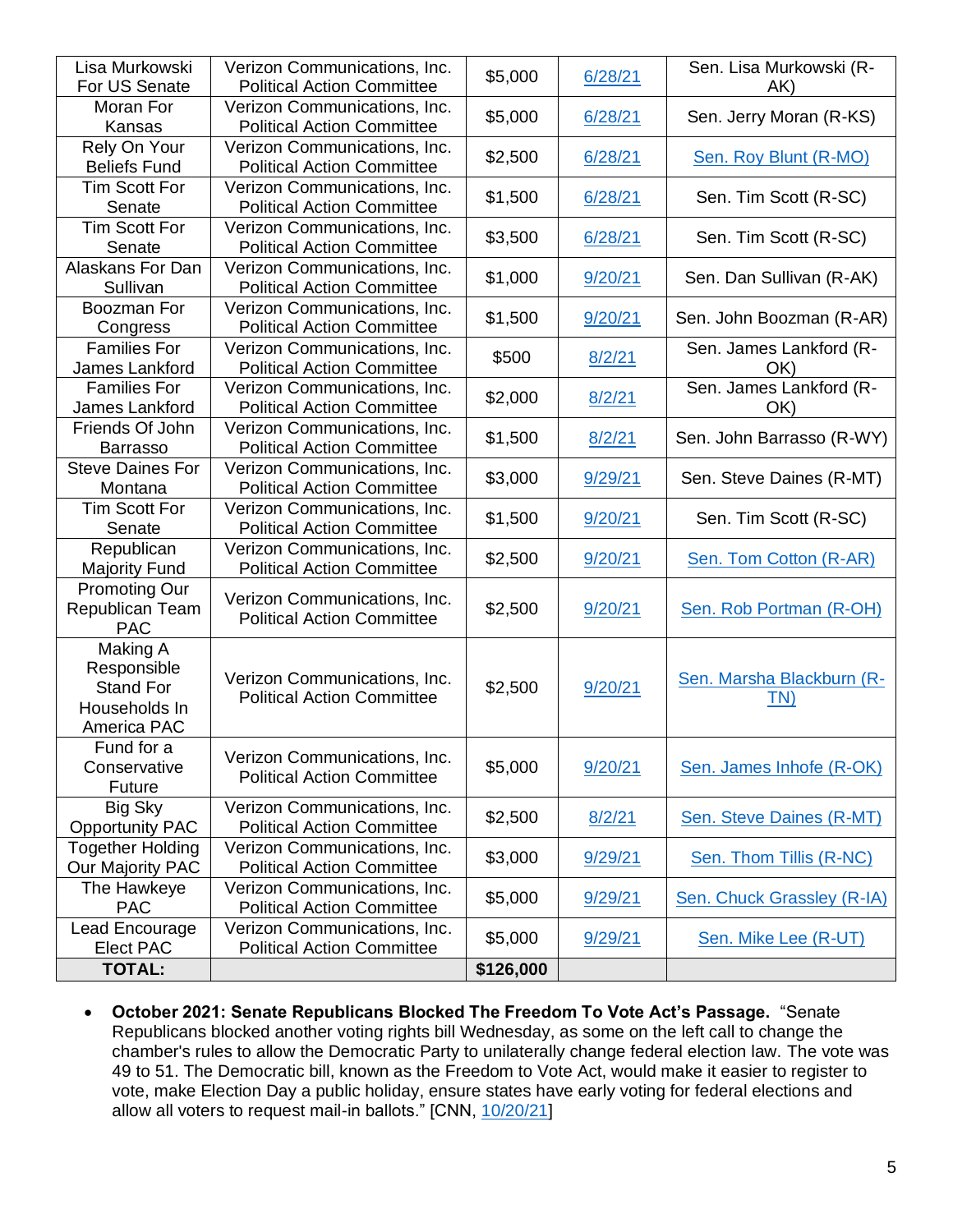• **November 2021: Senate Republicans, Except For Sen. Murkowski, Blocked The John Lewis Voting Rights Advancement Act With A 50-49 Procedural Vote On Whether To Open Debate On The Bill.** "Senate Republicans blocked the John Lewis Voting Rights Act from advancing on Wednesday when the Senate took a procedural vote on whether to open debate on the legislation. The final tally was 50 to 49 with GOP Sen. Lisa Murkowski of Alaska voting with Democrats in favor." [CNN, [11/3/21\]](https://www.cnn.com/2021/11/03/politics/john-lewis-voting-rights-act-senate-vote/index.html)

**Amazon Spoke Out Against Legislators Enacting More Restrictive Voting Legislation And Called On Congress To Restore Protections In The Voting Rights Act While, In 2021 The Company Gave At Least \$30,000 To Republican Senators Who Blocked Federal Voting Rights Legislation.**

### **Amazon Signed A Statement Opposed To Discriminatory Restrictive Voting Legislation.**

**Amazon "Signed On To A Statement Opposing 'Any Discriminatory Legislation' That Would Make It More Difficult For Americans To Vote."** "Hundreds of companies, such as Apple, Amazon, BlackRock, and Facebook, and executives, Warren Buffett among them, have signed on to a statement opposing 'any discriminatory legislation' that would make it more difficult for Americans to vote. The statement, which ran as a two-page ad in the New York Times and the Washington Post on Wednesday, is the strongest message yet in a heightening fight between Republican legislators who seek to implement more restrictive voting laws and the corporations who oppose them." [Fortune, [4/14/21\]](https://fortune.com/2021/04/14/ceos-republican-voting-laws-voter-suppression-apple-amazon-blackrock-facebook-warren-buffett/)

#### **Amazon Signed A Letter Calling On Congress "To Restore The Protections Of The Voting Rights Act" To Build The "Representative 21st Century Democracy Our Country Deserves."**

**Amazon Signed A Letter Calling On Congress "To Restore The Protections Of The Voting Rights Act, Removing Barriers To Voting And Building The Truly Representative 21st Century Democracy Our Country Deserves."** [Business for Voting Rights, [7/14/21\]](https://www.businessforvotingrights.com/letter-to-congress)

• **Senate Republicans Blocked The John Lewis Voting Rights Advancement Act With A 50-49 Procedural Vote On Whether To Open Debate On The Bill.** "Senate Republicans blocked the John Lewis Voting Rights Act from advancing on Wednesday when the Senate took a procedural vote on whether to open debate on the legislation. The final tally was 50 to 49 with GOP Sen. Lisa Murkowski of Alaska voting with Democrats in favor." [CNN, [11/3/21\]](https://www.cnn.com/2021/11/03/politics/john-lewis-voting-rights-act-senate-vote/index.html)

### **In 2021, Amazon PAC Donated At Least \$30,000 To Senate Republicans.**

| <b>RECIPIENT</b>                   | <b>CONTRIBUTOR</b> | <b>AMOUNT</b> | <b>DATE</b> | <b>AFFILIATED</b><br><b>CANDIDATE</b> |
|------------------------------------|--------------------|---------------|-------------|---------------------------------------|
| Alaskans For Dan<br>Sullivan       | Amazon PAC         | \$5,000       | 6/16/21     | Sen. Dan Sullivan<br>$(R-AK)$         |
| Ben Sasse For U.S.<br>Senate, Inc. | Amazon PAC         | \$5,000       | 5/19/21     | Sen. Ben Sasse (R-<br>NE)             |
| Friends of John<br><b>Thune</b>    | Amazon PAC         | \$5,000       | 6/16/21     | Sen. John Thune<br>$(R-S.D.)$         |
| Friends Of Mike Lee<br>Inc.        | Amazon PAC         | \$2,500       | 5/21/21     | Sen. Mike Lee (R-<br>UT)              |
| Grassley<br>Committee, Inc.        | Amazon PAC         | \$5,000       | 5/19/21     | Sen. Chuck<br>Grassley (R-IA)         |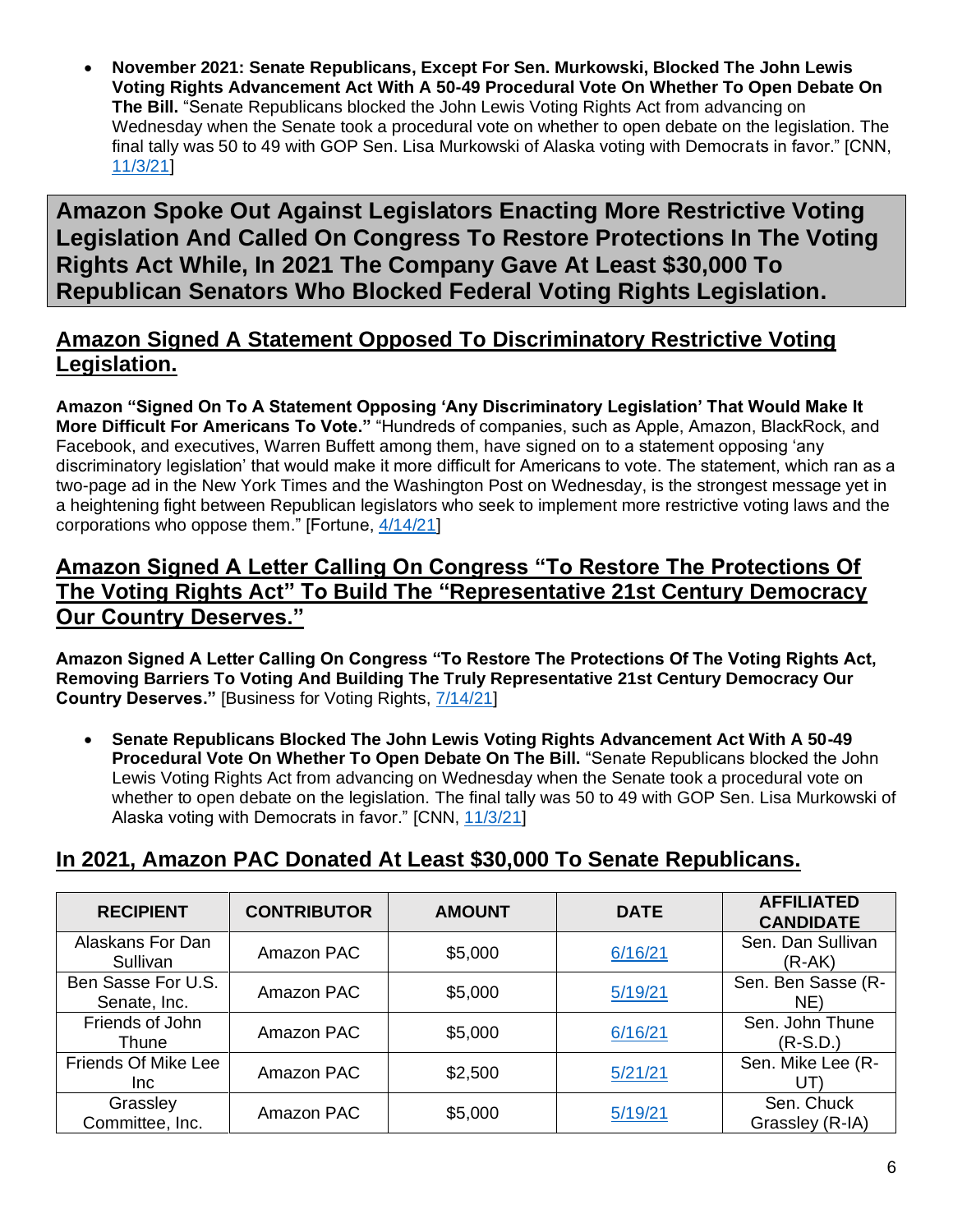| Lisa Murkowski For<br><b>US Senate</b> | Amazon PAC | \$7,500  | <i>:/</i> 30/21 | Sen. Lisa<br>Murkowski (R-AK) |
|----------------------------------------|------------|----------|-----------------|-------------------------------|
| <b>TOTAL:</b>                          |            | \$30,000 |                 |                               |

- **October 2021: Senate Republicans Blocked The Freedom To Vote Act's Passage.** "Senate Republicans blocked another voting rights bill Wednesday, as some on the left call to change the chamber's rules to allow the Democratic Party to unilaterally change federal election law. The vote was 49 to 51. The Democratic bill, known as the Freedom to Vote Act, would make it easier to register to vote, make Election Day a public holiday, ensure states have early voting for federal elections and allow all voters to request mail-in ballots." [CNN, [10/20/21\]](https://www.cnn.com/2021/10/20/politics/senate-freedom-to-vote-act-republicans/index.html)
- **November 2021: Senate Republicans, Except For Sen. Murkowski, Blocked The John Lewis Voting Rights Advancement Act With A 50-49 Procedural Vote On Whether To Open Debate On The Bill.** "Senate Republicans blocked the John Lewis Voting Rights Act from advancing on Wednesday when the Senate took a procedural vote on whether to open debate on the legislation. The final tally was 50 to 49 with GOP Sen. Lisa Murkowski of Alaska voting with Democrats in favor." [CNN, [11/3/21\]](https://www.cnn.com/2021/11/03/politics/john-lewis-voting-rights-act-senate-vote/index.html)

**Citigroup's Head Of Public Affairs Claimed The Company Believed Strongly In The Right To Vote While, In 202, The Company Gave At Least \$25,000 To Republican Senators Who Blocked Federal Voting Rights Legislation.**

**Citigroup's Head Of Global Public Affairs, Edward Skyler, Said On LinkedIn That The Company Believed In The Right To Vote And Opposed Efforts To Undermine The Ability Of Americans To Exercise This Right.** 

**Citigroup's Head Of Global Public Affairs, Edward Skyler, Said On LinkedIn That "The Company Believes 'The Right To Vote Is The Foundation Of American Democracy' And 'Strongly' Opposes 'Efforts To Undermine" That Right.** "Citi was also listed as participating in the April 6 meeting, according to the agenda. In a LinkedIn post last month, Citi's Head of Global Public Affairs, Edward Skyler, said the company believes 'the right to vote is the foundation of American democracy' and 'strongly' opposes 'efforts to undermine the ability of Americans to avail themselves of this fundamental right.'" [Popular Information, [5/17/21\]](https://popular.info/p/google-deloitte-and-citigroup-quietly)

### **In 2021, Citigroup Inc. Political Action Committee - Federal Donated \$25,000 To Senate Republicans.**

| <b>RECIPIENT</b>                                     | <b>CONTRIBUTOR</b>                                     | <b>AMOUNT</b> | <b>DATE</b> | <b>AFFILIATED</b><br><b>CANDIDATE</b> |
|------------------------------------------------------|--------------------------------------------------------|---------------|-------------|---------------------------------------|
| <b>Together Holding</b><br>Our Majority<br>(THOMPAC) | Citigroup Inc. Political Action<br>Committee - Federal | $-$2,500$     | 3/18/21     | Sen. Thom Tillis<br>$(R-NC)$          |
| Boozman for<br>Arkansas                              | Citigroup Inc. Political Action<br>Committee - Federal | \$2,500       | 6/22/21     | Sen. John<br>Boozman (R-AR)           |
| Friends of John<br>Thune                             | Citigroup Inc. Political Action<br>Committee - Federal | \$2,500       | 6/22/21     | Sen. John Thune<br>$(R-SD)$           |
| <b>McConnell Senate</b><br>Committee                 | Citigroup Inc. Political Action<br>Committee - Federal | \$2,500       | 8/19/21     | Sen. Mitch<br>McConnell (R-KY)        |
| <b>Rounds for Senate</b>                             | Citigroup Inc. Political Action<br>Committee - Federal | \$2,000       | 8/19/21     | Sen. Mike Rounds<br>$(R-SD)$          |
| Marco Rubio for US<br>Senate                         | Citigroup Inc. Political Action<br>Committee - Federal | \$2,500       | 9/22/21     | Sen. Marco Rubio<br>(R-FL)            |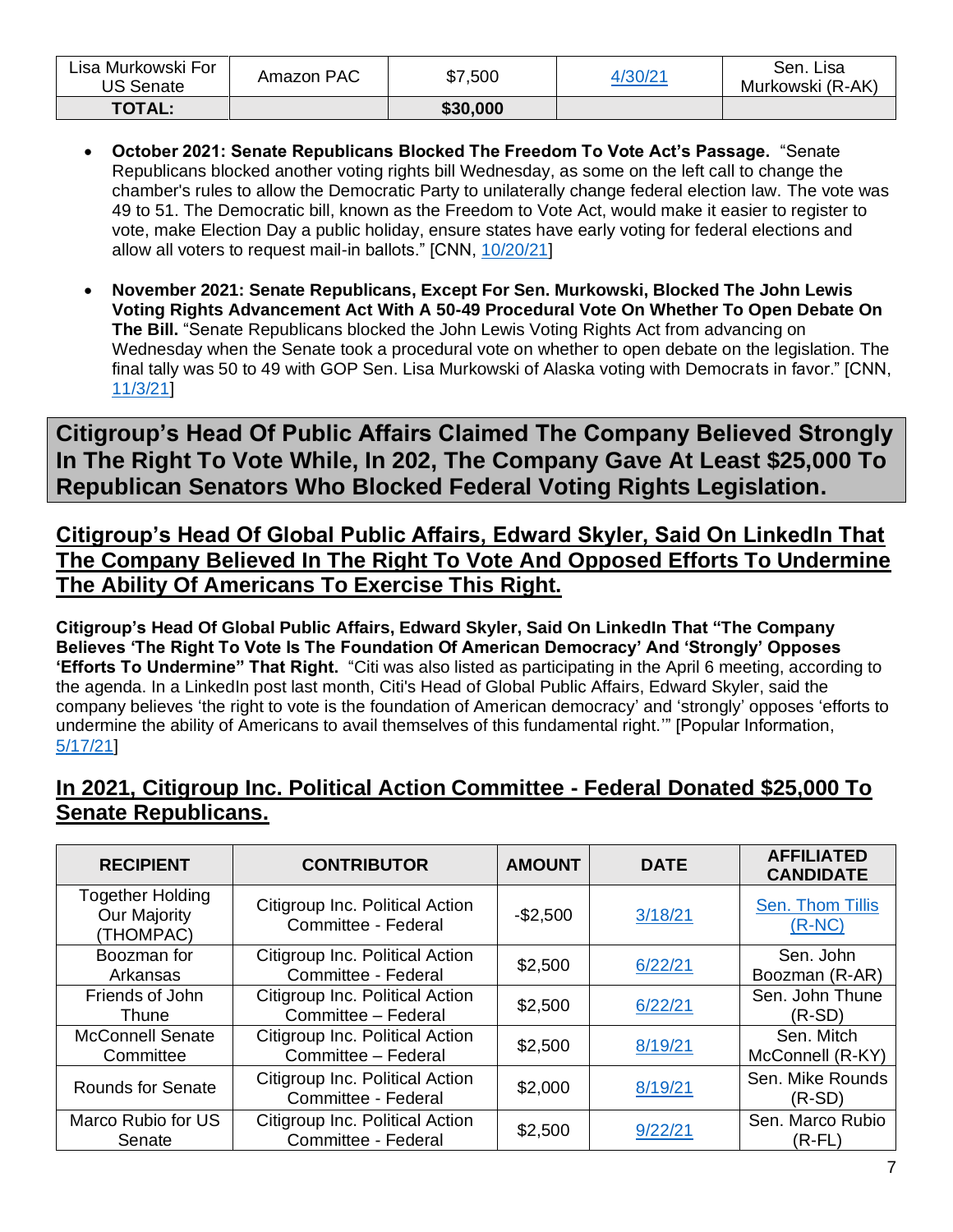| Boozman for<br>Arkansas                                     | Citigroup Inc. Political Action<br>Committee - Federal | \$2,500  | 9/22/21  | Sen. John<br>Boozman (R-AR)   |
|-------------------------------------------------------------|--------------------------------------------------------|----------|----------|-------------------------------|
| <b>Together Holding</b><br><b>Our Majority</b><br>(THOMPAC) | Citigroup Inc. Political Action<br>Committee - Federal | \$2,500  | 9/22/21  | Sen. Thom Tillis<br>$(R-NC)$  |
| <b>Tim Scott For US</b><br>Senate                           | Citigroup Inc. Political Action<br>Committee - Federal | \$2,000  | 9/22/21  | Sen. Tim Scott<br>$(R-SC)$    |
| <b>Together Holding</b><br><b>Our Majority</b><br>(THOMPAC) | Citigroup Inc. Political Action<br>Committee - Federal | \$2,500  | 9/22/21  | Sen. Thom Tillis<br>$(R-NC)$  |
| Friends of John<br>Thune                                    | Citigroup Inc. Political Action<br>Committee - Federal | \$1,500  | 11/19/21 | Sen. John Thune<br>$(R-SD)$   |
| Lisa Murkowski for<br><b>US Senate</b>                      | Citigroup Inc. Political Action<br>Committee - Federal | \$2,500  | 11/19/21 | Sen. Lisa<br>Murkowski (R-AK) |
| Tim Scott For US<br>Senate                                  | Citigroup Inc. Political Action<br>Committee - Federal | \$500    | 11/19/21 | Sen. Tim Scott<br>$(R-SC)$    |
| Tim Scott For US<br>Senate                                  | Citigroup Inc. Political Action<br>Committee - Federal | \$1,500  | 11/19/21 | Sen. Tim Scott<br>$(R-SC)$    |
| <b>TOTAL:</b>                                               |                                                        | \$25,000 |          |                               |

- **October 2021: Senate Republicans Blocked The Freedom To Vote Act's Passage.** "Senate Republicans blocked another voting rights bill Wednesday, as some on the left call to change the chamber's rules to allow the Democratic Party to unilaterally change federal election law. The vote was 49 to 51. The Democratic bill, known as the Freedom to Vote Act, would make it easier to register to vote, make Election Day a public holiday, ensure states have early voting for federal elections and allow all voters to request mail-in ballots." [CNN, [10/20/21\]](https://www.cnn.com/2021/10/20/politics/senate-freedom-to-vote-act-republicans/index.html)
- **November 2021: Senate Republicans, Except For Sen. Murkowski, Blocked The John Lewis Voting Rights Advancement Act With A 50-49 Procedural Vote On Whether To Open Debate On The Bill.** "Senate Republicans blocked the John Lewis Voting Rights Act from advancing on Wednesday when the Senate took a procedural vote on whether to open debate on the legislation. The final tally was 50 to 49 with GOP Sen. Lisa Murkowski of Alaska voting with Democrats in favor." [CNN, [11/3/21\]](https://www.cnn.com/2021/11/03/politics/john-lewis-voting-rights-act-senate-vote/index.html)

**Walgreens Boots Alliance Claimed It Deeply Supported Access To Secure And Fair Elections While, In 2021 The Company Gave At Least \$19,000 To Republican Senators Who Blocked Federal Voting Rights Legislation.**

### **Walgreens Boots Alliance Put Out A Statement Claiming It Deeply Valued Secure, Fair Access To Voting.**

**Walgreens Boots Alliance Said It Deeply Valued Secure And Fair Access To Voting, Adding That "Each Eligible Voter Should Be Able To Exercise This Right To The Fullest."** "Walgreens Boots Alliance deeply values equal rights and opportunities for all Americans. As part of this commitment, we believe strongly that the secure, fair access to voting is a fundamental constitutional right, and each eligible voter should be able to exercise this right to the fullest. A thriving democracy reflecting the will of all people indisputably makes our country stronger, and has helped Walgreens to become the company we are today – one that proudly serves the health and wellbeing needs of a wide diversity of communities across the U.S. in more than 9,000 locations." [Walgreens Boots Alliance, Accessed [10/15/21\]](https://www.walgreensbootsalliance.com/news-media/position-statements/wba-statement-access-voting-us)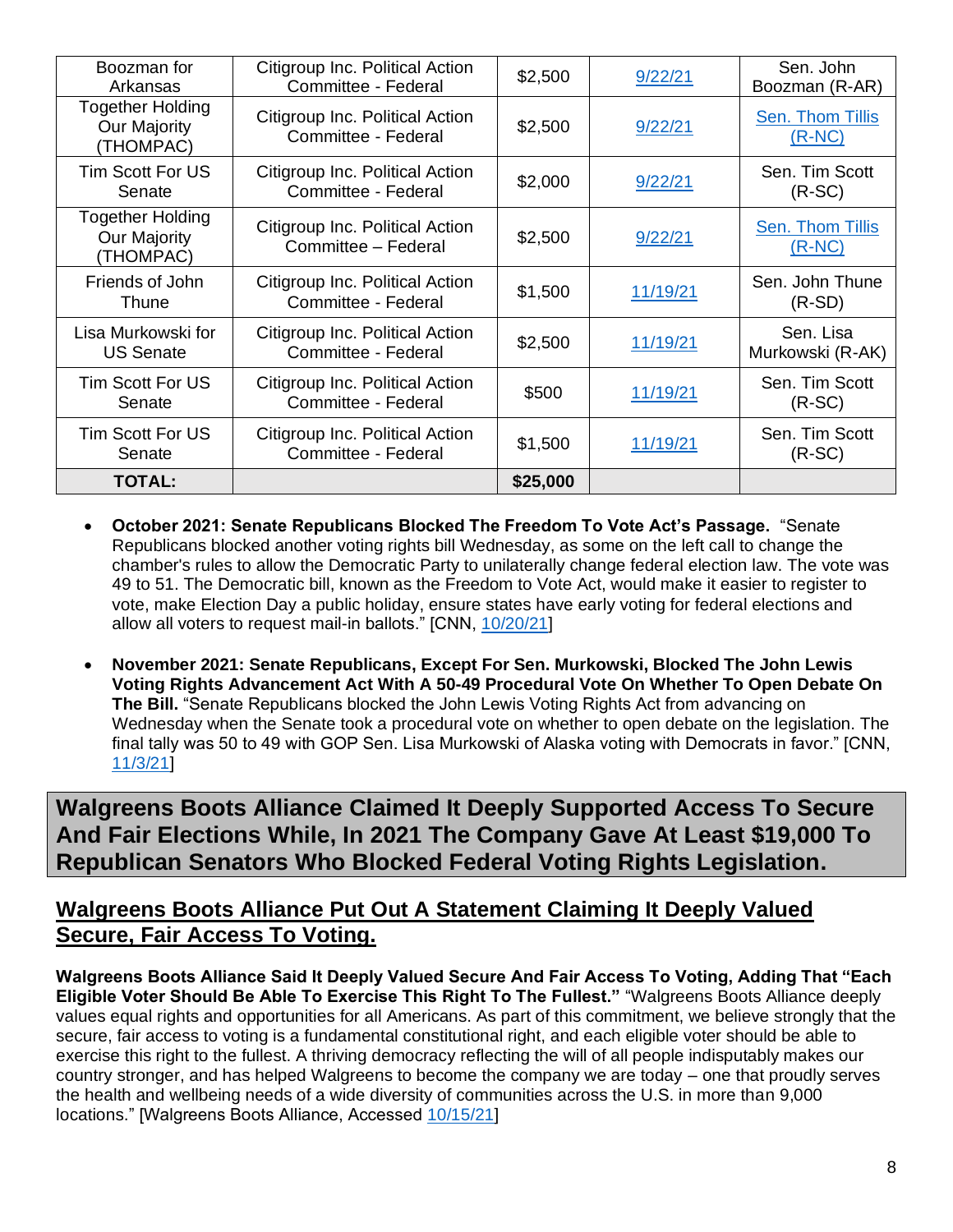### **In 2021, Walgreen Co PAC Donated At Least \$19,000 To Senate Republicans.**

| <b>RECIPIENT</b>                                            | <b>CONTRIBUTOR</b>        | <b>AMOUNT</b> | <b>DATE</b> | <b>AFFILIATED</b><br><b>CANDIDATE</b> |
|-------------------------------------------------------------|---------------------------|---------------|-------------|---------------------------------------|
| Friends of Todd Young,<br>Inc.                              | Walgreen Co<br>PAC.       | \$1,000       | 3/24/21     | Sen. Todd Young (R-<br>IN)            |
| <b>Moran for Kansas</b>                                     | Walgreen Co<br><b>PAC</b> | \$5,000       | 5/14/21     | Sen. Jerry Moran (R-<br>KS)           |
| <b>Continuing America's</b><br><b>Strength And Security</b> | Walgreen Co<br>PAC.       | \$2,500       | 6/29/21     | Sen. Bill Cassidy (R-                 |
| Boozman for Congress                                        | Walgreen Co<br>PAC.       | \$1,500       | 10/21/21    | Sen. John Boozman<br>(R-AR)           |
| Friends of Mike Lee Inc                                     | Walgreen Co<br><b>PAC</b> | \$1,500       | 10/05/21    | Sen. Mike Lee (R-<br>UT               |
| Friends of Todd Young,<br>Inc.                              | Walgreen Co<br><b>PAC</b> | \$2,500       | 10/21/21    | Sen. Todd Young (R-<br>IN)            |
| Lisa Murkowski for US<br>Senate                             | Walgreen Co<br><b>PAC</b> | \$2,500       | 10/05/21    | Sen. Lisa Murkowski<br>(R-AK)         |
| <b>Republican Senate</b><br><b>Campaign Committee</b>       | Walgreen Co<br><b>PAC</b> | \$2,500       | 11/29/21    |                                       |
| <b>TOTAL:</b>                                               |                           | \$19,000      |             |                                       |

- **October 2021: Senate Republicans Blocked The Freedom To Vote Act's Passage.** "Senate Republicans blocked another voting rights bill Wednesday, as some on the left call to change the chamber's rules to allow the Democratic Party to unilaterally change federal election law. The vote was 49 to 51. The Democratic bill, known as the Freedom to Vote Act, would make it easier to register to vote, make Election Day a public holiday, ensure states have early voting for federal elections and allow all voters to request mail-in ballots." [CNN, [10/20/21\]](https://www.cnn.com/2021/10/20/politics/senate-freedom-to-vote-act-republicans/index.html)
- **November 2021: Senate Republicans, Except For Sen. Murkowski, Blocked The John Lewis Voting Rights Advancement Act With A 50-49 Procedural Vote On Whether To Open Debate On The Bill.** "Senate Republicans blocked the John Lewis Voting Rights Act from advancing on Wednesday when the Senate took a procedural vote on whether to open debate on the legislation. The final tally was 50 to 49 with GOP Sen. Lisa Murkowski of Alaska voting with Democrats in favor." [CNN, [11/3/21\]](https://www.cnn.com/2021/11/03/politics/john-lewis-voting-rights-act-senate-vote/index.html)

**Walmart Has Vocally Supported Increased Voter Participation While, In 2021 The Company Gave At Least \$124,000 To Republican Senators Who Blocked Federal Voting Rights Legislation.**

#### **Walmart Put Out A Statement Claiming It Was Helping Ensure Voters Had Information They Needed And Said It Supported Increased Voter Participation.**

**Walmart Claimed To Support Expanded Voter Participation And Said It Was Committed To Ensuring "Voters Have The Information They Need To Cast Their Ballots."** "Elections are an opportunity for all of us to make our voices heard on the issues we care about in our communities. That's why Walmart is helping ensure that voters have the information they need to cast their ballots when they have local, state, or federal elections. We continue to providing resources to our customers and associates and partner with Time To Vote, a business-led, nonpartisan coalition that aims to increase voter participation in elections." [Walmart, Accessed [10/15/21\]](https://corporate.walmart.com/vote)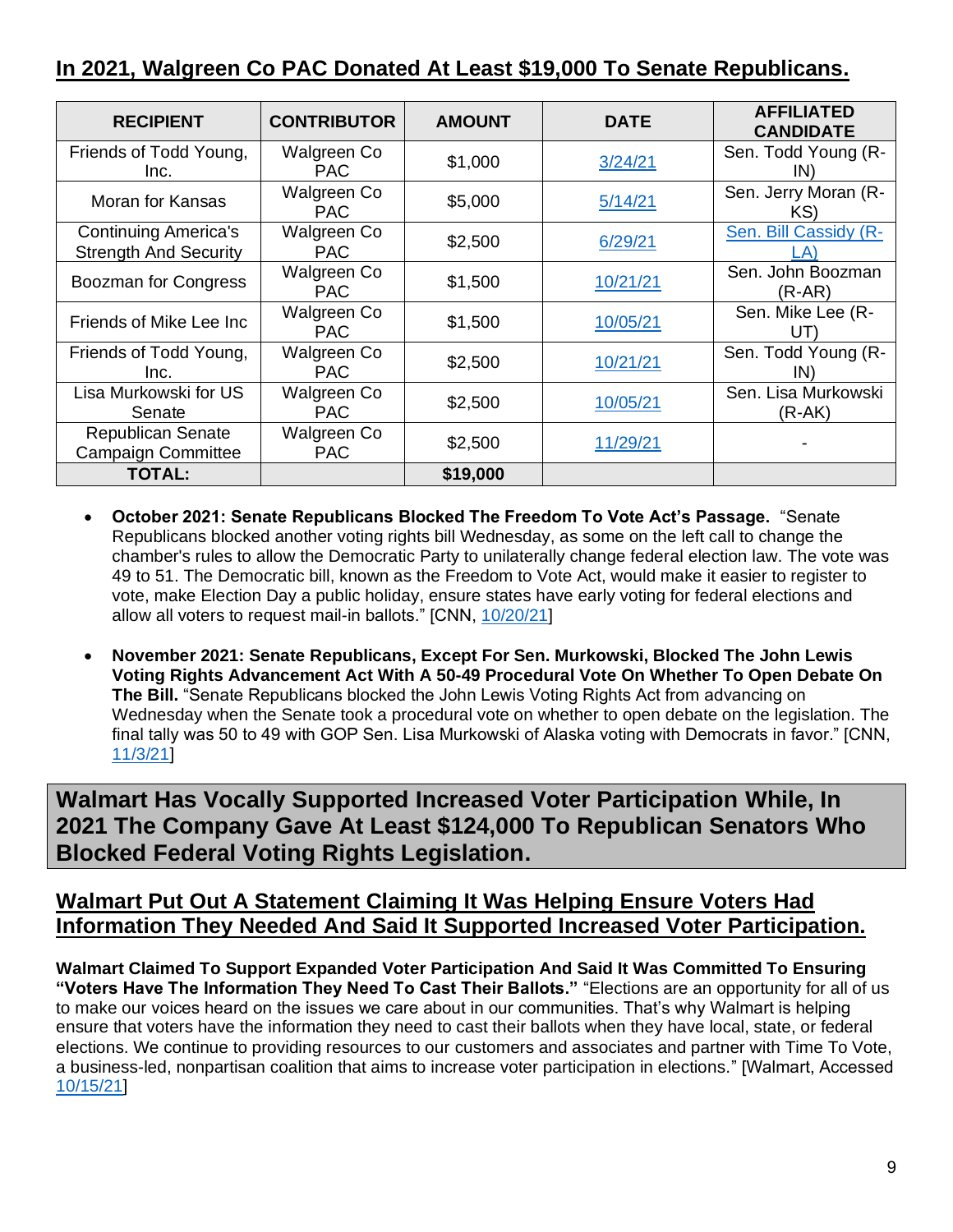## **In 2021, Walmart Inc. PAC For Responsible Government Donated At Least \$124,000 To Senate Republicans.**

| <b>RECIPIENT</b>                      | <b>CONTRIBUTOR</b>                                           | <b>AMOUNT</b> | <b>DATE</b> | <b>AFFILIATED</b><br><b>CANDIDATE</b> |
|---------------------------------------|--------------------------------------------------------------|---------------|-------------|---------------------------------------|
| Lisa Murkowski<br>For US Senate       | Walmart Inc. PAC For<br><b>Responsible Government</b>        | \$1,000       | 2/9/21      | Sen. Lisa Murkowski (R-<br>AK)        |
| Boozman For<br>Arkansas               | Walmart Inc. PAC For<br><b>Responsible Government</b>        | \$2,500       | 3/26/21     | Sen. John Boozman (R-<br>AK)          |
| Friends Of John<br>Thune              | Walmart Inc. PAC For<br><b>Responsible Government</b>        | \$1,000       | 3/16/21     | Sen. John Thune (R-<br>S.D.           |
| <b>Families For</b><br>James Lankford | Walmart Inc. PAC For<br><b>Responsible Government</b>        | \$1,000       | 3/16/21     | Sen. James Lankford<br>$(R-OK)$       |
| Hoeven For<br>Senate                  | Walmart Inc. PAC For<br><b>Responsible Government</b>        | \$1,000       | 3/26/21     | Sen. John Hoeven (R-<br>N.D.          |
| Lisa Murkowski<br>For US Senate       | Walmart Inc. PAC For<br><b>Responsible Government</b>        | \$1,000       | 3/16/21     | Sen. Lisa Murkowski (R-<br>AK)        |
| Marco Rubio<br>For Senate             | <b>Walmart Inc. PAC For</b><br><b>Responsible Government</b> | \$2,500       | 3/26/21     | Sen. Marco Rubio (R-<br>FL)           |
| Moran For<br>Kansas                   | Walmart Inc. PAC For<br><b>Responsible Government</b>        | \$1,000       | 3/16/21     | Sen. Jerry Moran (R-KS)               |
| NRSC (Building<br>Fund)               | Walmart Inc. PAC For<br><b>Responsible Government</b>        | \$15,000      | 4/15/21     |                                       |
| <b>NRSC</b>                           | <b>Walmart Inc. PAC For</b><br><b>Responsible Government</b> | \$15,000      | 4/15/21     |                                       |
| Mike Crapo for<br><b>US Senate</b>    | Walmart Inc. PAC For<br><b>Responsible Government</b>        | \$2,500       | 5/25/21     | Sen. Mike Crapo (R-ID)                |
| Grassley<br>Committee, Inc.           | Walmart Inc. PAC For<br><b>Responsible Government</b>        | \$500         | 5/25/21     | Sen. Chuck Grassley<br>$(R-IA)$       |
| Grassley<br>Committee, Inc.           | Walmart Inc. PAC For<br><b>Responsible Government</b>        | \$500         | 5/25/21     | Sen. Chuck Grassley<br>$(R-IA)$       |
| Lisa Murkowski<br>For US Senate       | Walmart Inc. PAC For<br><b>Responsible Government</b>        | \$1,000       | 5/25/21     | Sen. Lisa Murkowski (R-<br>AK)        |
| <b>Tim Scott For</b><br>Senate        | Walmart Inc. PAC For<br>Responsible Government               | \$1,000       | 5/25/21     | Sen. Tim Scott (R-SC)                 |
| Boozman For<br>Arkansas               | Walmart Inc. PAC For<br><b>Responsible Government</b>        | \$2,500       | 6/18/21     | Sen. John Boozman (R-<br>AR)          |
| Boozman For<br>Arkansas               | <b>Walmart Inc. PAC For</b><br><b>Responsible Government</b> | \$2,500       | 6/18/21     | Sen. John Boozman (R-<br>AR)          |
| <b>Families For</b><br>James Lankford | Walmart Inc. PAC For<br><b>Responsible Government</b>        | \$1,500       | 6/18/21     | Sen. James Lankford<br>$(R-OK)$       |
| Boozman For<br>Arkansas               | Walmart Inc. PAC For<br><b>Responsible Government</b>        | \$2,500       | 6/25/21     | Sen. John Boozman (R-<br>AR)          |
| Common<br>Values PAC                  | <b>Walmart Inc. PAC For</b><br><b>Responsible Government</b> | \$1,500       | 6/18/21     | Sen John Barrasso (R-<br>WY)          |
| Friends Of John<br>Thune              | Walmart Inc. PAC For<br><b>Responsible Government</b>        | \$1,500       | 6/18/21     | Sen. John Thune (R-SD)                |
| Friends Of John<br>Thune              | Walmart Inc. PAC For<br><b>Responsible Government</b>        | \$1,500       | 6/28/21     | Sen. John Thune (R-SD)                |
| Friends Of John<br>Thune              | Walmart Inc. PAC For<br><b>Responsible Government</b>        | \$1,500       | 06/29/21    | Sen. John Thune (R-SD)                |
| Friends Of John<br>Thune              | Walmart Inc. PAC For<br><b>Responsible Government</b>        | \$1,000       | 06/29/21    | Sen. John Thune (R-<br>S.D.           |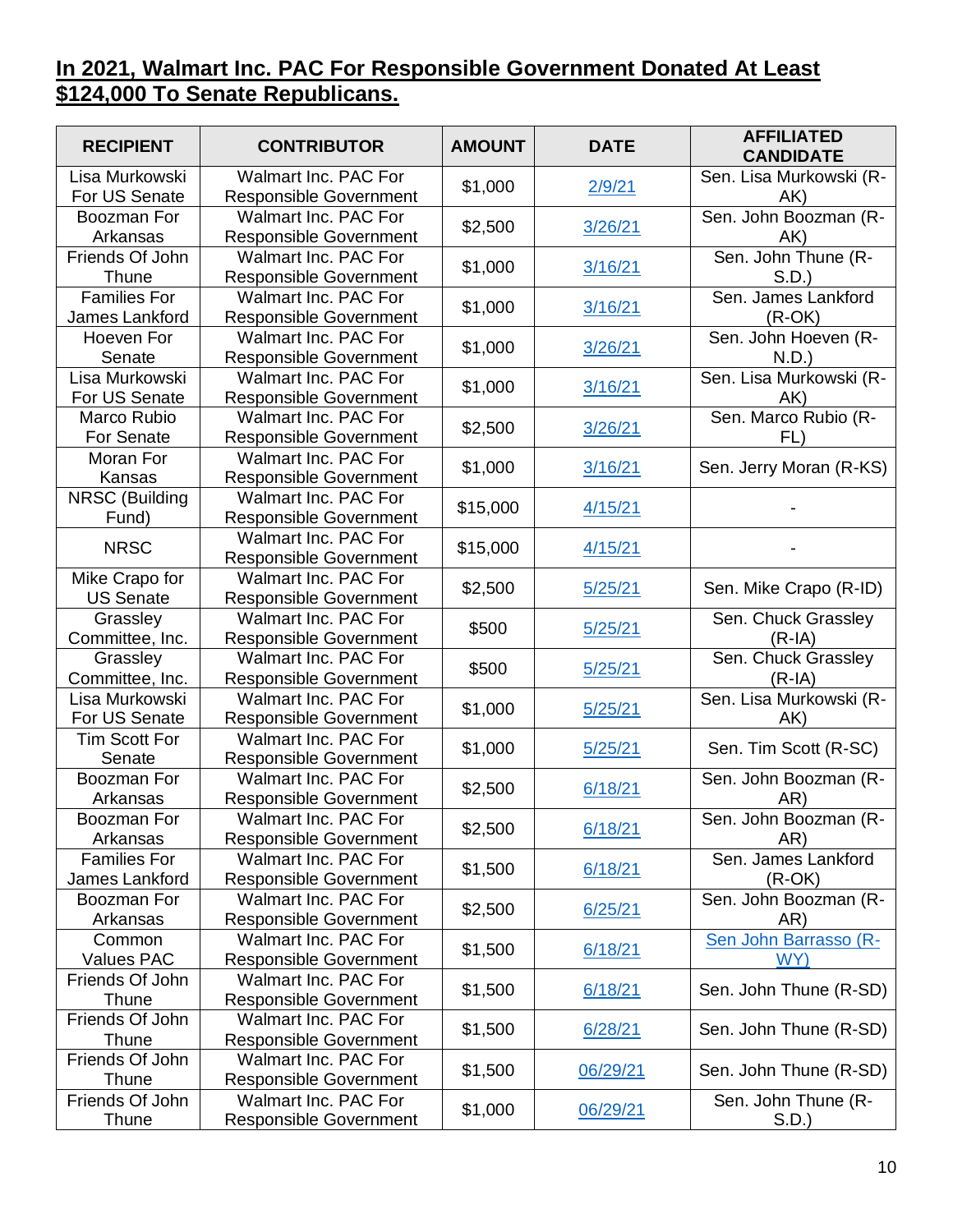| <b>Friends Of Mike</b>                                          | Walmart Inc. PAC For                                  | \$2,000 | 06/25/21 | Sen. Mike Lee (R-UT)              |
|-----------------------------------------------------------------|-------------------------------------------------------|---------|----------|-----------------------------------|
| Lee Inc                                                         | <b>Responsible Government</b>                         |         |          |                                   |
| Hoeven For<br>Senate                                            | Walmart Inc. PAC For<br><b>Responsible Government</b> | \$1,500 | 6/18/21  | Sen. John Hoeven (R-<br>ND)       |
| Marco Rubio<br>For Senate                                       | Walmart Inc. PAC For<br><b>Responsible Government</b> | \$2,500 | 06/28/21 | Sen. Marco Rubio (R-<br>FL)       |
| Mike Crapo For                                                  | Walmart Inc. PAC For                                  |         |          |                                   |
| <b>US Senate</b>                                                | <b>Responsible Government</b>                         | \$2,500 | 6/25/21  | Sen. Mike Crapo (R-ID)            |
| Moran For                                                       | Walmart Inc. PAC For                                  | \$1,500 |          |                                   |
| Kansas                                                          | <b>Responsible Government</b>                         |         | 6/18/21  | Sen. Jerry Moran (R-KS)           |
| <b>Tim Scott For</b>                                            | Walmart Inc. PAC For                                  | \$2,500 | 6/18/21  | Sen. Tim Scott (R-SC)             |
| Senate                                                          | <b>Responsible Government</b>                         |         |          |                                   |
| <b>ARKPAC</b>                                                   | Walmart Inc. PAC For                                  | \$5,000 | 6/15/21  | Sen. John Boozman (R-             |
|                                                                 | <b>Responsible Government</b>                         |         |          | AR)                               |
| <b>Free State PAC</b>                                           | Walmart Inc. PAC For                                  | \$2,500 | 7/23/21  | Sen. Jerry Moran (R-KS)           |
|                                                                 | <b>Responsible Government</b>                         |         |          |                                   |
| Moran For                                                       | Walmart Inc. PAC For                                  | \$2,500 | 7/23/21  | Sen. Jerry Moran (R-KS)           |
| Kansas                                                          | <b>Responsible Government</b>                         |         |          |                                   |
| Mike Crapo For                                                  | Walmart Inc. PAC For                                  | \$1,000 | 8/25/21  | Sen. Mike Crapo (R-ID)            |
| <b>US Senate</b>                                                | <b>Responsible Government</b>                         |         |          |                                   |
| Alamo PAC                                                       | Walmart Inc. PAC For<br><b>Responsible Government</b> | \$5,000 | 9/30/21  | Sen. John Cornyn (R-<br>TX)       |
| <b>Big Sky</b><br>Opportunity<br><b>PAC</b>                     | Walmart Inc. PAC For<br><b>Responsible Government</b> | \$1,500 | 9/16/21  | Sen. Steve Daines (R-<br>MT)      |
| Common<br><b>Values PAC</b>                                     | Walmart Inc. PAC For<br><b>Responsible Government</b> | \$2,000 | 9/16/21  | Sen John Barrasso (R-<br>WY)      |
| <b>Bluegrass</b>                                                | Walmart Inc. PAC For                                  |         |          | Sen. Mitch McConnell              |
| Committee                                                       | Responsible Government                                | \$5,000 | 9/28/21  | $(R-KY)$                          |
| Common                                                          | Walmart Inc. PAC For                                  |         |          | Sen John Barrasso (R-             |
| Values PAC                                                      | <b>Responsible Government</b>                         | \$1,500 | 9/28/21  | WY)                               |
| <b>Families For</b>                                             | Walmart Inc. PAC For                                  |         |          | Sen. James Lankford               |
| James Lankford                                                  | <b>Responsible Government</b>                         | \$1,000 | 9/30/21  | $(R-OK)$                          |
| Friends Of Todd                                                 | Walmart Inc. PAC For                                  |         |          |                                   |
| Young, Inc.                                                     | <b>Responsible Government</b>                         | \$2,500 | 9/28/21  | Sen. Todd Young (R-IN)            |
| Making A                                                        |                                                       |         |          |                                   |
| Responsible<br><b>Stand For</b><br>Households In<br>America PAC | Walmart Inc. PAC For<br><b>Responsible Government</b> | \$2,000 | 9/30/21  | Sen. Marsha Blackburn<br>$(R-TN)$ |
| Lisa Murkowski                                                  | Walmart Inc. PAC For                                  | \$500   | 9/30/21  | Sen. Lisa Murkowski (R-           |
| For US Senate                                                   | <b>Responsible Government</b>                         |         |          | AK)                               |
| Lisa Murkowski                                                  | Walmart Inc. PAC For                                  | \$2,000 | 9/30/21  | Sen. Lisa Murkowski (R-           |
| For US Senate                                                   | <b>Responsible Government</b>                         |         |          | AK)                               |
| Citizens for                                                    | Walmart Inc. PAC For                                  | \$3,000 | 10/27/21 | Sen. Chuck Grassley               |
| Grassley                                                        | <b>Responsible Government</b>                         |         |          | $(R-IA)$                          |
| Believe In                                                      | Walmart Inc. PAC For                                  | \$2,000 | 11/30/21 | Sen. Mitt Romney (R-              |
| America PAC                                                     | <b>Responsible Government</b>                         |         |          | UT)                               |
| <b>Friends Of Mike</b>                                          | Walmart Inc. PAC For                                  | \$1,500 | 11/30/21 | Sen. Mike Lee (R-UT)              |
| Lee Inc                                                         | <b>Responsible Government</b>                         |         |          |                                   |
| Marco Rubio                                                     | Walmart Inc. PAC For                                  | \$5,000 | 11/30/21 | Sen. Marco Rubio (R-              |
| For Senate                                                      | Responsible Government<br><b>Walmart Inc. PAC For</b> |         |          | FL)                               |
| <b>Badlands PAC</b>                                             | <b>Responsible Government</b>                         | \$2,000 | 11/30/21 | Sen, Kevin Cramer (R-<br>ND)      |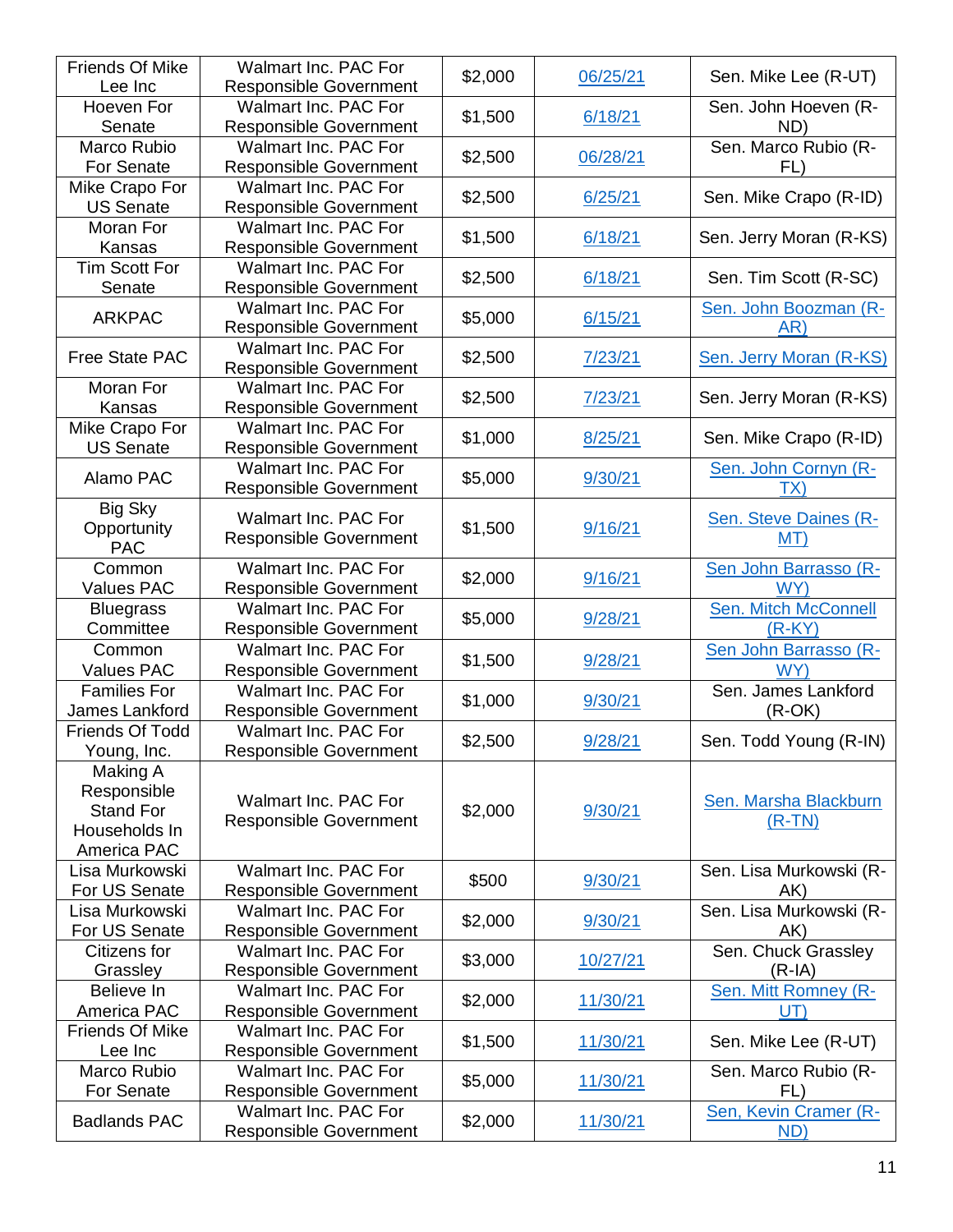| Tim Scott For<br>Senate | Walmart Inc. PAC For<br><b>Responsible Government</b> | \$1,500   | 11/30/21 | Sen. Tim Scott (R-SC) |
|-------------------------|-------------------------------------------------------|-----------|----------|-----------------------|
| <b>Total</b>            |                                                       | \$124,000 |          |                       |

- **October 2021: Senate Republicans Blocked The Freedom To Vote Act's Passage.** "Senate Republicans blocked another voting rights bill Wednesday, as some on the left call to change the chamber's rules to allow the Democratic Party to unilaterally change federal election law. The vote was 49 to 51. The Democratic bill, known as the Freedom to Vote Act, would make it easier to register to vote, make Election Day a public holiday, ensure states have early voting for federal elections and allow all voters to request mail-in ballots." [CNN, [10/20/21\]](https://www.cnn.com/2021/10/20/politics/senate-freedom-to-vote-act-republicans/index.html)
- **November 2021: Senate Republicans, Except For Sen. Murkowski, Blocked The John Lewis Voting Rights Advancement Act With A 50-49 Procedural Vote On Whether To Open Debate On The Bill.** "Senate Republicans blocked the John Lewis Voting Rights Act from advancing on Wednesday when the Senate took a procedural vote on whether to open debate on the legislation. The final tally was 50 to 49 with GOP Sen. Lisa Murkowski of Alaska voting with Democrats in favor." [CNN, [11/3/21\]](https://www.cnn.com/2021/11/03/politics/john-lewis-voting-rights-act-senate-vote/index.html)

**Microsoft Corporation, Which Called On Congress To Restore Protections In The Voting Rights Act, Donated At Least \$135,000 To Senate Republicans Who Blocked The Reauthorization In 2021.**

### **In 2021, Microsoft Corporation Donated At Least \$135,000 To Senate Republicans That Blocked The John Lewis Voting Rights Advancement Act's Passage.**

| <b>RECIPIENT</b>                                         | <b>CONTRIBUTOR</b>                                                          | <b>AMOUNT</b> | <b>DATE</b> | <b>AFFILIATED CANDIDATE</b> |
|----------------------------------------------------------|-----------------------------------------------------------------------------|---------------|-------------|-----------------------------|
| Friends of John<br>Thune                                 | <b>Microsoft Corporation</b><br><b>Stakeholders Voluntary</b><br><b>PAC</b> | \$5,000       | 9/30/21     | Sen. John Thune (R-SD)      |
| Dakota PAC                                               | <b>Microsoft Corporation</b><br><b>Stakeholders Voluntary</b><br><b>PAC</b> | \$5,000       | 5/27/21     | Sen. John Hoeven (R-ND)     |
| Sensible American<br>Solutions<br>Supporting<br>Everyone | <b>Microsoft Corporation</b><br><b>Stakeholders Voluntary</b><br><b>PAC</b> | \$5,000       | 5/27/21     | Sen. Ben Sasse (R-NE)       |
| Alamo PAC                                                | <b>Microsoft Corporation</b><br><b>Stakeholders Voluntary</b><br><b>PAC</b> | \$5,000       | 6/25/21     | Sen. John Cornyn (R-TX)     |
| <b>Badlands PAC</b>                                      | <b>Microsoft Corporation</b><br><b>Stakeholders Voluntary</b><br><b>PAC</b> | \$5,000       | 6/29/21     | Sen. Kevin Cramer (R-ND)    |
| Big Sky<br><b>Opportunity PAC</b>                        | <b>Microsoft Corporation</b><br><b>Stakeholders Voluntary</b><br><b>PAC</b> | \$3,000       | 6/25/21     | Sen. Steve Daines (R-MT)    |
| <b>Common Values</b><br><b>PAC</b>                       | <b>Microsoft Corporation</b><br><b>Stakeholders Voluntary</b><br><b>PAC</b> | \$5,000       | 6/29/21     | Sen. John Barrasso (R-WY)   |
| <b>Friends Of Mike</b><br>Lee Inc                        | <b>Microsoft Corporation</b><br><b>Stakeholders Voluntary</b><br><b>PAC</b> | \$4,000       | 6/21/21     | Sen. Mike Lee (R-UT)        |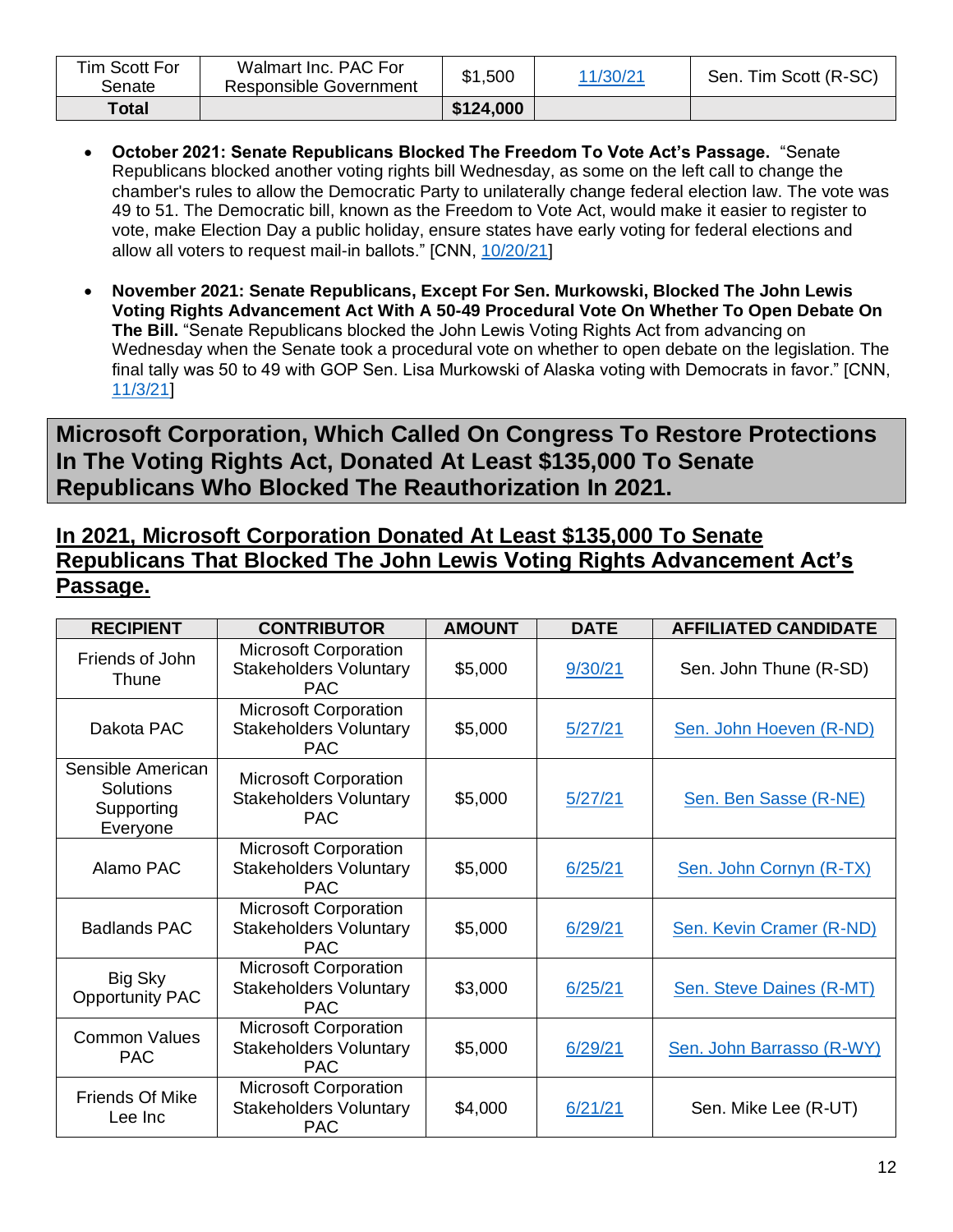| <b>Jobs Opportunity</b><br>And New Ideas<br><b>PAC</b>                         | <b>Microsoft Corporation</b><br><b>Stakeholders Voluntary</b><br><b>PAC</b> | \$2,500 | 6/29/21  | Sen. Joni Ernst (R-IA)           |
|--------------------------------------------------------------------------------|-----------------------------------------------------------------------------|---------|----------|----------------------------------|
| Making A<br>Responsible Stand<br>For Households In<br>America PAC              | <b>Microsoft Corporation</b><br><b>Stakeholders Voluntary</b><br><b>PAC</b> | \$5,000 | 6/21/21  | Sen. Marsha Blackburn (R-<br>TN) |
| Oorah! Political<br><b>Action Committee</b>                                    | <b>Microsoft Corporation</b><br><b>Stakeholders Voluntary</b><br><b>PAC</b> | \$5,000 | 6/29/21  | Sen. Todd Young (R-IN)           |
| Rely On Your<br><b>Beliefs Fund</b>                                            | <b>Microsoft Corporation</b><br><b>Stakeholders Voluntary</b><br><b>PAC</b> | \$5,000 | 6/29/21  | <b>Sen. Roy Blunt (R-MO)</b>     |
| Boozman For<br>Arkansas                                                        | <b>Microsoft Corporation</b><br><b>Stakeholders Voluntary</b><br><b>PAC</b> | \$4,000 | 9/30/21  | Sen. John Boozman (R-AR)         |
| <b>Moran For Kansas</b>                                                        | <b>Microsoft Corporation</b><br><b>Stakeholders Voluntary</b><br><b>PAC</b> | \$2,500 | 9/30/21  | Sen. Jerry Moran (R-KS)          |
| Big Sky<br><b>Opportunity PAC</b>                                              | Microsoft Corporation<br><b>Stakeholders Voluntary</b><br><b>PAC</b>        | \$2,000 | 9/30/21  | Sen. Steve Daines (R-MT)         |
| Friends Of John<br>Thune                                                       | <b>Microsoft Corporation</b><br><b>Stakeholders Voluntary</b><br><b>PAC</b> | \$5,000 | 9/30/21  | Sen. John Thune (R-SD)           |
| Fund For<br>America's Future                                                   | <b>Microsoft Corporation</b><br><b>Stakeholders Voluntary</b><br><b>PAC</b> | \$5,000 | 9/30/21  | Sen. Lindsey Graham (R-SC)       |
| Nebraska<br>Sandhills PAC                                                      | <b>Microsoft Corporation</b><br><b>Stakeholders Voluntary</b><br><b>PAC</b> | \$5,000 | 9/30/21  | Sen. Deb Fischer (R-NE)          |
| Responsibility And<br>Freedom Work<br><b>PAC</b>                               | <b>Microsoft Corporation</b><br><b>Stakeholders Voluntary</b><br><b>PAC</b> | \$5,000 | 9/30/21  | Sen. Roger Wicker (R-MS)         |
| Arkansas For<br>Leadership<br><b>Political Action</b><br>Committee<br>(ARKPAC) | <b>Microsoft Corporation</b><br><b>Stakeholders Voluntary</b><br><b>PAC</b> | \$4,000 | 11/30/21 | Sen. John Boozman (R-AR)         |
| <b>Bluegrass</b><br>Committee                                                  | <b>Microsoft Corporation</b><br><b>Stakeholders Voluntary</b><br><b>PAC</b> | \$5,000 | 11/30/21 | Sen. Mitch McConnell (R-KY)      |
| <b>Families For</b><br>James Lankford                                          | <b>Microsoft Corporation</b><br><b>Stakeholders Voluntary</b><br><b>PAC</b> | \$2,500 | 11/30/21 | Sen. James Lankford (R-OK)       |
| Friends Of John<br><b>Barrasso</b>                                             | <b>Microsoft Corporation</b><br><b>Stakeholders Voluntary</b><br><b>PAC</b> | \$2,500 | 11/30/21 | Sen. John Barrasso (R-WY)        |
| Friends Of Todd<br>Young, Inc.                                                 | <b>Microsoft Corporation</b><br><b>Stakeholders Voluntary</b><br><b>PAC</b> | \$2,000 | 11/30/21 | Sen. Todd Young (R-IN)           |
| Grassley<br>Committee, Inc.                                                    | <b>Microsoft Corporation</b><br><b>Stakeholders Voluntary</b><br><b>PAC</b> | \$5,000 | 11/30/21 | Sen. Chuck Grassley (R-IA)       |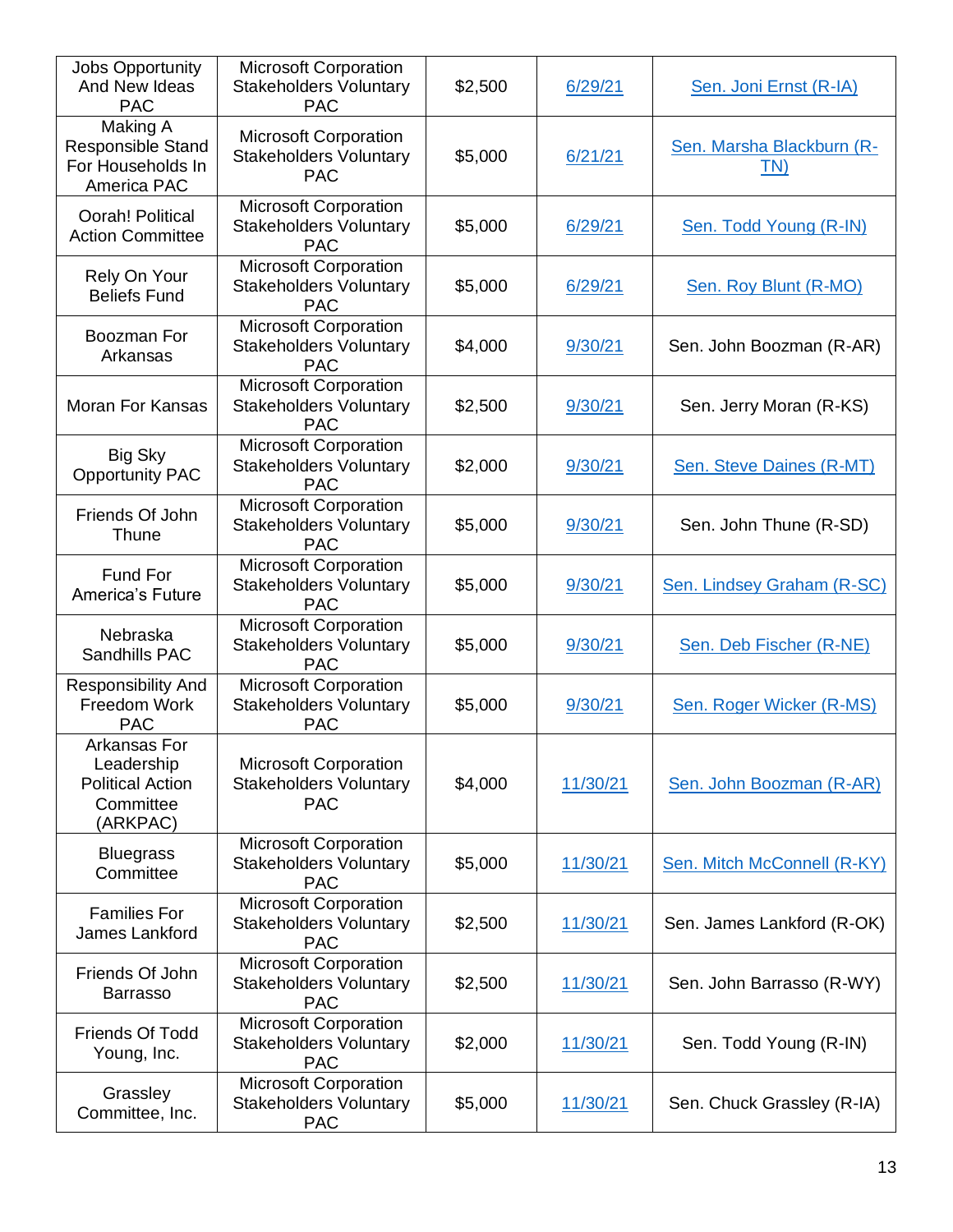| Hoeven For<br>Senate                                   | <b>Microsoft Corporation</b><br><b>Stakeholders Voluntary</b><br><b>PAC</b> | \$1,500   | 11/30/21 | Sen. John Hoeven (R-N.D.) |
|--------------------------------------------------------|-----------------------------------------------------------------------------|-----------|----------|---------------------------|
| <b>Moran For Kansas</b>                                | <b>Microsoft Corporation</b><br><b>Stakeholders Voluntary</b><br><b>PAC</b> | \$2,500   | 11/30/21 | Sen. Jerry Moran (R-KS)   |
| <b>Heartland Values</b><br><b>PAC</b>                  | <b>Microsoft Corporation</b><br><b>Stakeholders Voluntary</b><br><b>PAC</b> | \$5,000   | 11/30/21 | Sen. John Thune (R-SD)    |
| Hoeven For<br>Senate                                   | <b>Microsoft Corporation</b><br><b>Stakeholders Voluntary</b><br><b>PAC</b> | \$1,500   | 11/30/21 | Sen. John Hoeven (R-ND)   |
| <b>Jobs Opportunity</b><br>And New Ideas<br><b>PAC</b> | <b>Microsoft Corporation</b><br><b>Stakeholders Voluntary</b><br><b>PAC</b> | \$2,500   | 11/30/21 | Sen. Joni Ernst (R-IA)    |
| Lead Encourage<br><b>Elect PAC</b>                     | <b>Microsoft Corporation</b><br><b>Stakeholders Voluntary</b><br><b>PAC</b> | \$4,500   | 11/30/21 | Sen. Mike Lee (R-UT)      |
| Reinventing a New<br><b>Direction PAC</b>              | <b>Microsoft Corporation</b><br><b>Stakeholders Voluntary</b><br><b>PAC</b> | \$2,500   | 11/30/21 | Sen. Rand Paul (R-KY)     |
| <b>Tim Scott For</b><br>Senate                         | <b>Microsoft Corporation</b><br><b>Stakeholders Voluntary</b><br><b>PAC</b> | \$2,500   | 11/30/21 | Sen. Tim Scott (R-SC)     |
| <b>Together Holding</b><br>Our Majority PAC            | <b>Microsoft Corporation</b><br><b>Stakeholders Voluntary</b><br><b>PAC</b> | \$2,500   | 11/30/21 | Sen. Thom Tillis (R-NC)   |
| <b>True North PAC</b>                                  | <b>Microsoft Corporation</b><br><b>Stakeholders Voluntary</b><br><b>PAC</b> | \$5,000   | 11/30/21 | Sen. Dan Sullivan (R-AK)  |
| <b>Wicker For Senate</b>                               | <b>Microsoft Corporation</b><br><b>Stakeholders Voluntary</b><br><b>PAC</b> | \$1,000   | 11/30/21 | Sen. Roger Wicker (R-MS)  |
| <b>TOTAL:</b>                                          |                                                                             | \$135,000 |          |                           |

• **November 2021: Senate Republicans, Except For Sen. Murkowski, Blocked The John Lewis Voting Rights Advancement Act With A 50-49 Procedural Vote On Whether To Open Debate On The Bill.** "Senate Republicans blocked the John Lewis Voting Rights Act from advancing on Wednesday when the Senate took a procedural vote on whether to open debate on the legislation. The final tally was 50 to 49 with GOP Sen. Lisa Murkowski of Alaska voting with Democrats in favor." [CNN, [11/3/21\]](https://www.cnn.com/2021/11/03/politics/john-lewis-voting-rights-act-senate-vote/index.html)

### **Microsoft Corporation Signed A Letter Calling On Congress "To Restore The Protections Of The Voting Rights Act" To Build The "Representative 21st Century Democracy Our Country Deserves."**

**Microsoft Corporation Signed A Letter Calling On Congress "To Restore The Protections Of The Voting Rights Act, Removing Barriers To Voting And Building The Truly Representative 21st Century Democracy Our Country Deserves."** [Business for Voting Rights, [7/14/21\]](https://www.businessforvotingrights.com/letter-to-congress)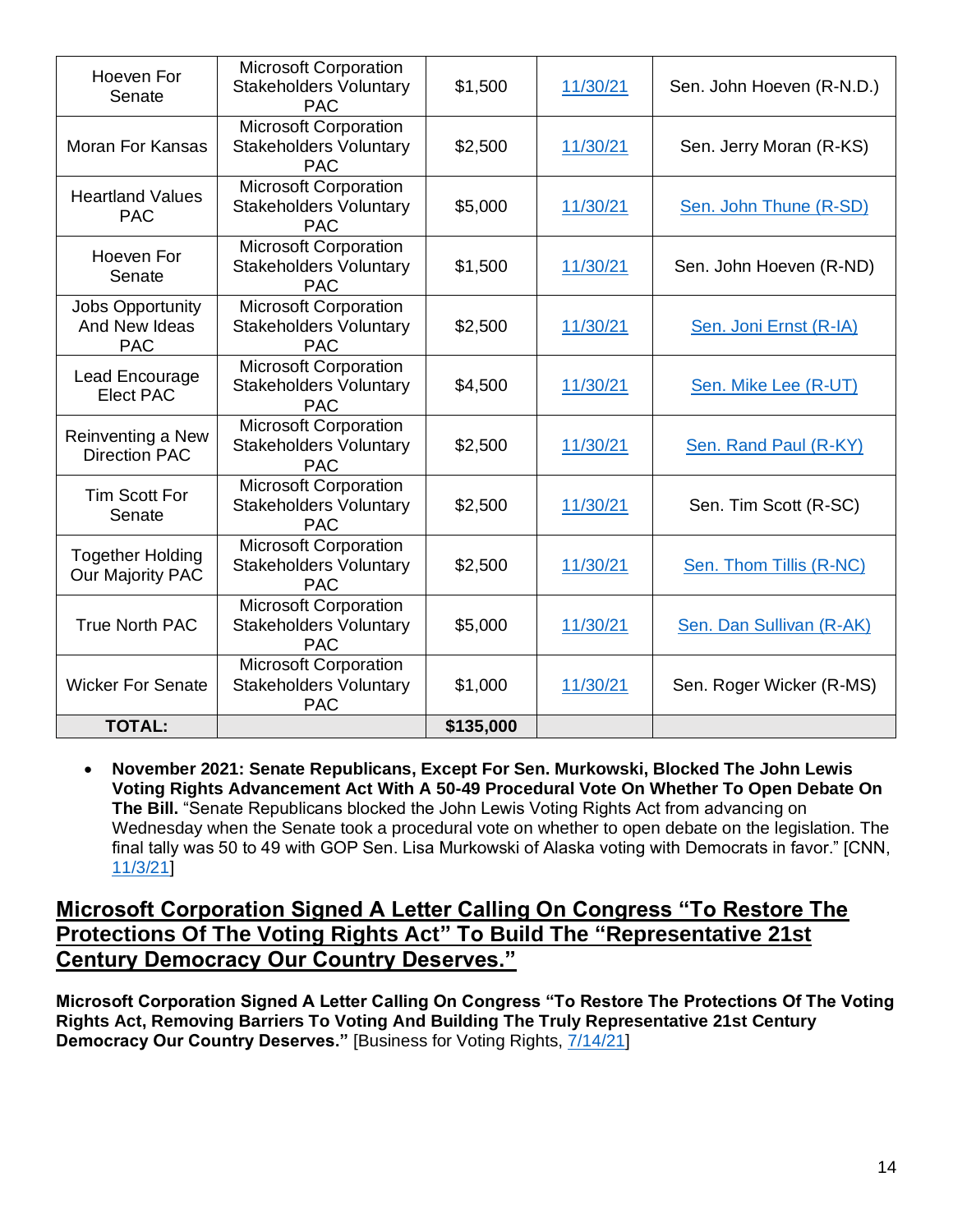**Facebook, Now Meta Platforms, Which Called On Congress To Restore Protections In The Voting Rights Act, Donated At Least \$27,500 To Senate Republicans Who Blocked The Reauthorization In 2021.**

### **In 2021, Facebook, Now Meta Platforms, Donated At Least \$27,500 To Senate Republicans That Blocked The John Lewis Voting Rights Advancement Act's Passage.**

| <b>RECIPIENT</b>                          | <b>CONTRIBUTOR</b>                | <b>AMOUNT</b> | <b>DATE</b> | <b>AFFILIATED CANDIDATE</b> |
|-------------------------------------------|-----------------------------------|---------------|-------------|-----------------------------|
| Alaskans For Dan<br>Sullivan              | Meta Platforms Inc.<br><b>PAC</b> | $-$2,500$     | 4/16/21     | Sen. Dan Sullivan (R-AK)    |
| Friends of Pat<br>Toomey                  | Meta Platforms Inc.<br><b>PAC</b> | $-$1,500$     | 4/16/21     | Sen. Pat Toomey (R-PA)      |
| Ben Sasse For<br>U.S. Senate, Inc.        | Meta Platforms Inc.<br><b>PAC</b> | \$2,500       | 6/30/21     | Sen. Ben Sasse (R-NE)       |
| Boozman for<br>Arkansas                   | Meta Platforms Inc.<br><b>PAC</b> | \$1,500       | 6/30/21     | Sen. John Boozman (R-AR)    |
| Deb Fischer For<br><b>US Senate</b>       | Meta Platforms Inc.<br><b>PAC</b> | \$2,500       | 6/30/21     | Sen. Deb Fischer (R-NE)     |
| Friends of John<br><b>Barrasso</b>        | Meta Platforms Inc.<br><b>PAC</b> | \$2,500       | 6/30/21     | Sen. John Barrasso (R-WY)   |
| <b>Friends of Todd</b><br>Young, Inc.     | Meta Platforms Inc.<br><b>PAC</b> | \$2,500       | 6/30/21     | Sen. Todd Young (R-IN)      |
| Moran for Kansas                          | Meta Platforms Inc.<br><b>PAC</b> | \$2,500       | 6/30/21     | Sen. Jerry Moran (R-KS)     |
| <b>New Century</b><br>Fund                | Meta Platforms Inc.<br><b>PAC</b> | \$1,000       | 6/30/21     | Sen. Richard Burr (R-NC)    |
| <b>Thom Tillis</b><br>Committee           | Meta Platforms Inc.<br><b>PAC</b> | \$2,500       | 6/30/21     | Sen. Thom Tillis (R-NC)     |
| Alaskans For Dan<br>Sullivan              | Meta Platforms Inc.<br><b>PAC</b> | \$2,500       | 9/30/21     | Sen. Dan Sullivan (R-AK)    |
| <b>Friends of Mike</b><br>Lee Inc         | Meta Platforms Inc.<br><b>PAC</b> | \$2,500       | 9/30/21     | Sen. Mike Lee (R-UT)        |
| Jim Risch For<br>U.S. Senate<br>Committee | Meta Platforms Inc.<br><b>PAC</b> | \$1,500       | 9/30/21     | Sen. Jim Risch (R-ID)       |
| Marco Rubio for<br>Senate                 | Meta Platforms Inc.<br><b>PAC</b> | \$1,000       | 9/30/21     | Sen. Marco Rubio (R-FL)     |
| Rand Paul For US<br>Senate                | Meta Platforms Inc.<br><b>PAC</b> | \$1,500       | 9/30/21     | Sen. Rand Paul (R-KY)       |
| <b>Steve Daines for</b><br>Montana        | Meta Platforms Inc.<br><b>PAC</b> | \$2,500       | 9/30/21     | Sen. Steve Daines (R-MT)    |
| <b>Tim Scott For</b><br>Senate            | Meta Platforms Inc.<br><b>PAC</b> | \$2,500       | 9/30/21     | Sen. Tim Scott (R-SC)       |
| <b>TOTAL:</b>                             |                                   | \$27,500      |             |                             |

• **November 2021: Senate Republicans, Except For Sen. Murkowski, Blocked The John Lewis Voting Rights Advancement Act With A 50-49 Procedural Vote On Whether To Open Debate On The Bill.** "Senate Republicans blocked the John Lewis Voting Rights Act from advancing on Wednesday when the Senate took a procedural vote on whether to open debate on the legislation. The final tally was 50 to 49 with GOP Sen. Lisa Murkowski of Alaska voting with Democrats in favor." [CNN, [11/3/21\]](https://www.cnn.com/2021/11/03/politics/john-lewis-voting-rights-act-senate-vote/index.html)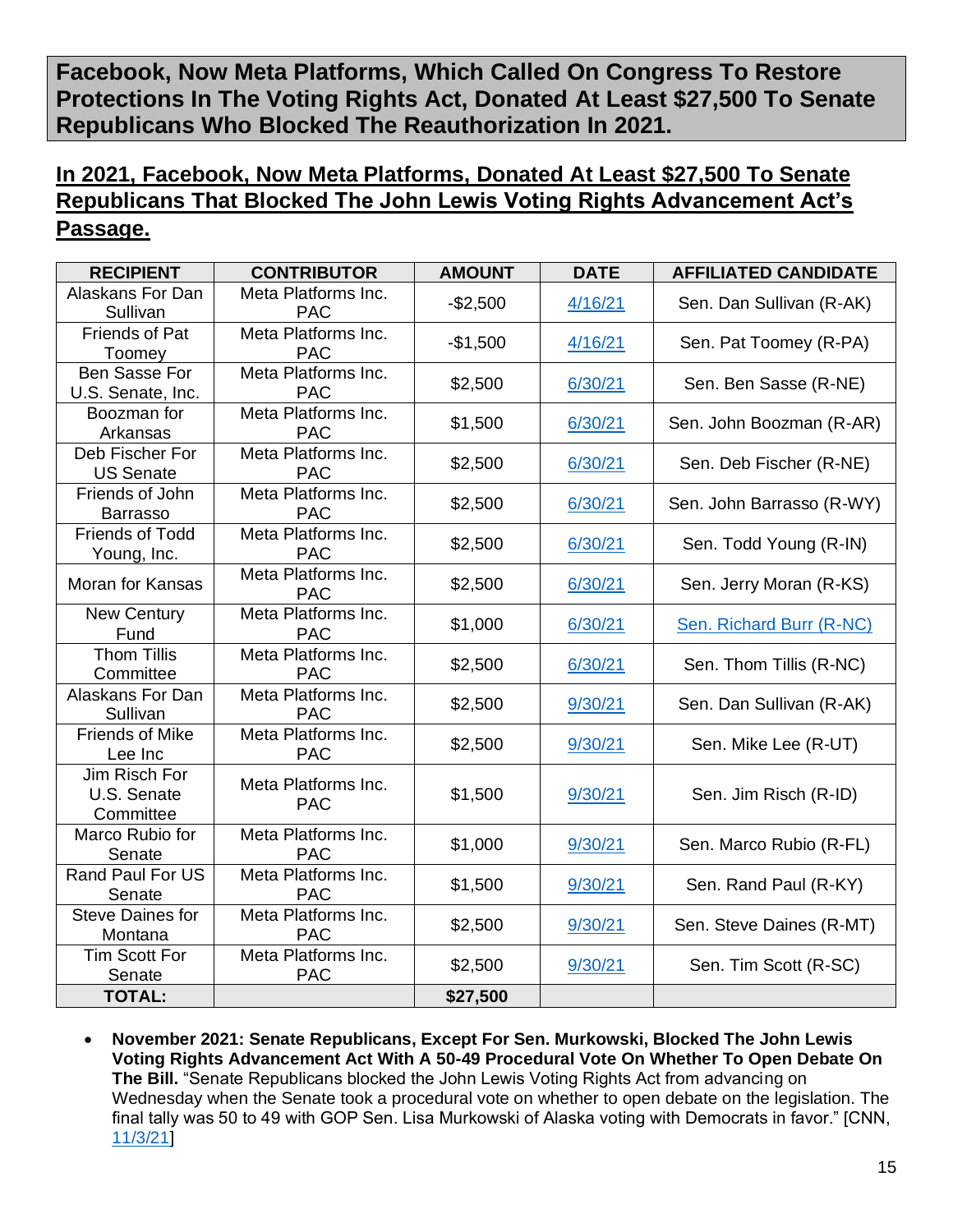### **Facebook Signed A Letter Calling On Congress "To Restore The Protections Of The Voting Rights Act" To Build The "Representative 21st Century Democracy Our Country Deserves."**

**Facebook Signed A Letter Calling On Congress "To Restore The Protections Of The Voting Rights Act, Removing Barriers To Voting And Building The Truly Representative 21st Century Democracy Our Country Deserves."** [Business for Voting Rights, [7/14/21\]](https://www.businessforvotingrights.com/letter-to-congress)

**Intel Corporation, Which Called On Congress To Restore Protections In The Voting Rights Act, Donated At Least \$32,500 To Senate Republicans Who Blocked The Reauthorization In 2021.**

### **In 2021, Intel Corporation Donated At Least \$32,500 To Senate Republicans That Blocked The John Lewis Voting Rights Advancement Act's Passage.**

| <b>RECIPIENT</b>                      | <b>CONTRIBUTOR</b>                                            | <b>AMOUNT</b> | <b>DATE</b> | <b>AFFILIATED</b><br><b>CANDIDATE</b> |
|---------------------------------------|---------------------------------------------------------------|---------------|-------------|---------------------------------------|
| Responsibility &<br>Freedom Work PAC  | <b>Intel Corporation Political</b><br><b>Action Committee</b> | \$5,000       | 6/28/21     | Sen. Roger Wicker<br>$(R-MS)$         |
| <b>Heartland Values</b><br><b>PAC</b> | <b>Intel Corporation Political</b><br><b>Action Committee</b> | \$5,000       | 6/28/21     | Sen. John Thune<br>$(R-SD)$           |
| Friends of John<br>Thune              | <b>Intel Corporation Political</b><br><b>Action Committee</b> | \$2,500       | 6/28/21     | Sen. John Thune<br>$(R-SD)$           |
| Friends of John<br>Thune              | <b>Intel Corporation Political</b><br><b>Action Committee</b> | \$2,500       | 6/28/21     | Sen. John Thune<br>$(R-SD)$           |
| <b>Friends of Todd</b><br>Young Inc.  | <b>Intel Corporation Political</b><br><b>Action Committee</b> | \$2,500       | 3/26/21     | Sen. Todd Young<br>$(R-IN)$           |
| <b>NRSC</b>                           | <b>Intel Corporation Political</b><br><b>Action Committee</b> | \$15,000      | 2/16/21     |                                       |
| <b>TOTAL:</b>                         |                                                               | \$32,500      |             |                                       |

• **November 2021: Senate Republicans, Except For Sen. Murkowski, Blocked The John Lewis Voting Rights Advancement Act With A 50-49 Procedural Vote On Whether To Open Debate On The Bill.** "Senate Republicans blocked the John Lewis Voting Rights Act from advancing on Wednesday when the Senate took a procedural vote on whether to open debate on the legislation. The final tally was 50 to 49 with GOP Sen. Lisa Murkowski of Alaska voting with Democrats in favor." [CNN, [11/3/21\]](https://www.cnn.com/2021/11/03/politics/john-lewis-voting-rights-act-senate-vote/index.html)

#### **Intel Corporation Signed A Letter Calling On Congress "To Restore The Protections Of The Voting Rights Act" To Build The "Representative 21st Century Democracy Our Country Deserves."**

**Intel Corporation Signed A Letter Calling On Congress "To Restore The Protections Of The Voting Rights Act, Removing Barriers To Voting And Building The Truly Representative 21st Century Democracy Our Country Deserves."** [Business for Voting Rights, [7/14/21\]](https://www.businessforvotingrights.com/letter-to-congress)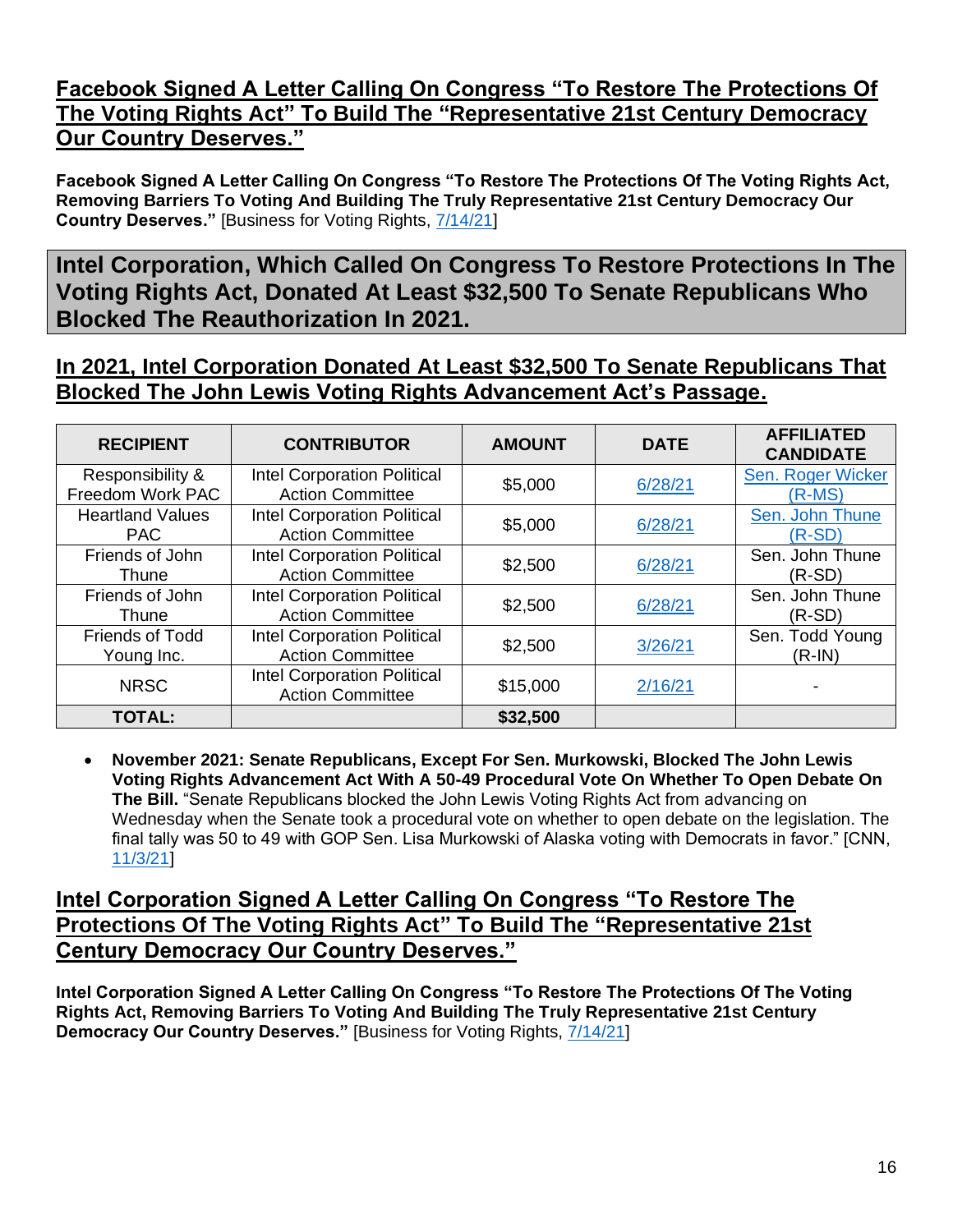**Cisco, Which Called On Congress To Restore Protections In The Voting Rights Act, Donated At Least \$12,500 To Senate Republicans Who Blocked The Reauthorization In 2021.**

### **In 2021, Cisco Donated At Least \$12,500 To Senate Republicans That Blocked The John Lewis Voting Rights Advancement Act's Passage.**

| <b>RECIPIENT</b>                             | <b>CONTRIBUTOR</b>                        | <b>AMOUNT</b> | <b>DATE</b> | <b>AFFILIATED</b><br><b>CANDIDATE</b> |
|----------------------------------------------|-------------------------------------------|---------------|-------------|---------------------------------------|
| Marco Rubio For<br>Senate                    | Cisco Systems, Inc.<br><b>Federal PAC</b> | \$2,500       | 6/29/21     | Sen. Marco Rubio<br>(R-FL)            |
| <b>Texans For Senator</b><br>John Cornyn Inc | Cisco Systems, Inc.<br><b>Federal PAC</b> | \$2,500       | 3/31/21     | Sen. John Cornyn<br>$(R-TX)$          |
| Friends of Todd<br>Young                     | Cisco Systems, Inc.<br><b>Federal PAC</b> | \$2,500       | 3/31/21     | Sen. Todd Young (R-<br>IN)            |
| <b>Families for James</b><br>Lankford        | Cisco Systems, Inc.<br><b>Federal PAC</b> | \$2,500       | 11/30/21    | Sen. James Lankford<br>$(R-OK)$       |
| Friends of Mike Lee                          | Cisco Systems, Inc.<br><b>Federal PAC</b> | \$2,500       | 11/30/21    | Sen. Mike Lee (R-<br>UT.              |
| <b>TOTAL:</b>                                |                                           | \$12,500      |             |                                       |

• **November 2021: Senate Republicans, Except For Sen. Murkowski, Blocked The John Lewis Voting Rights Advancement Act With A 50-49 Procedural Vote On Whether To Open Debate On The Bill.** "Senate Republicans blocked the John Lewis Voting Rights Act from advancing on Wednesday when the Senate took a procedural vote on whether to open debate on the legislation. The final tally was 50 to 49 with GOP Sen. Lisa Murkowski of Alaska voting with Democrats in favor." [CNN, [11/3/21\]](https://www.cnn.com/2021/11/03/politics/john-lewis-voting-rights-act-senate-vote/index.html)

#### **Cisco Signed A Letter Calling On Congress "To Restore The Protections Of The Voting Rights Act" To Build The "Representative 21st Century Democracy Our Country Deserves."**

**Cisco Signed A Letter Calling On Congress "To Restore The Protections Of The Voting Rights Act, Removing Barriers To Voting And Building The Truly Representative 21st Century Democracy Our Country Deserves."** [Business for Voting Rights, [7/14/21\]](https://www.businessforvotingrights.com/letter-to-congress)

**Target, Which Called On Congress To Restore Protections In The Voting Rights Act, Donated At Least \$51,500 To Senate Republicans Who Blocked The Reauthorization In 2021.**

### **In 2021, Target Donated At Least \$51,500 To Senate Republicans That Blocked The John Lewis Voting Rights Advancement Act's Passage.**

| <b>RECIPIENT</b>     | <b>CONTRIBUTOR</b>                                                                     | <b>AMOUNT</b> | <b>DATE</b> | <b>AFFILIATED</b><br><b>CANDIDATE</b> |
|----------------------|----------------------------------------------------------------------------------------|---------------|-------------|---------------------------------------|
| Rounds For<br>Senate | <b>Target Corporation Citizens Political</b><br>Forum (Targetcitizens Political Forum) | \$2,500       | 7/21/21     | <b>Sen. Mike Rounds</b><br>$(R-SD)$   |
| Grassley             | <b>Target Corporation Citizens Political</b>                                           | \$2,500       | 9/21/21     | Sen. Chuck                            |
| Committee, Inc.      | Forum (Targetcitizens Political Forum)                                                 |               |             | Grassley (R-IA)                       |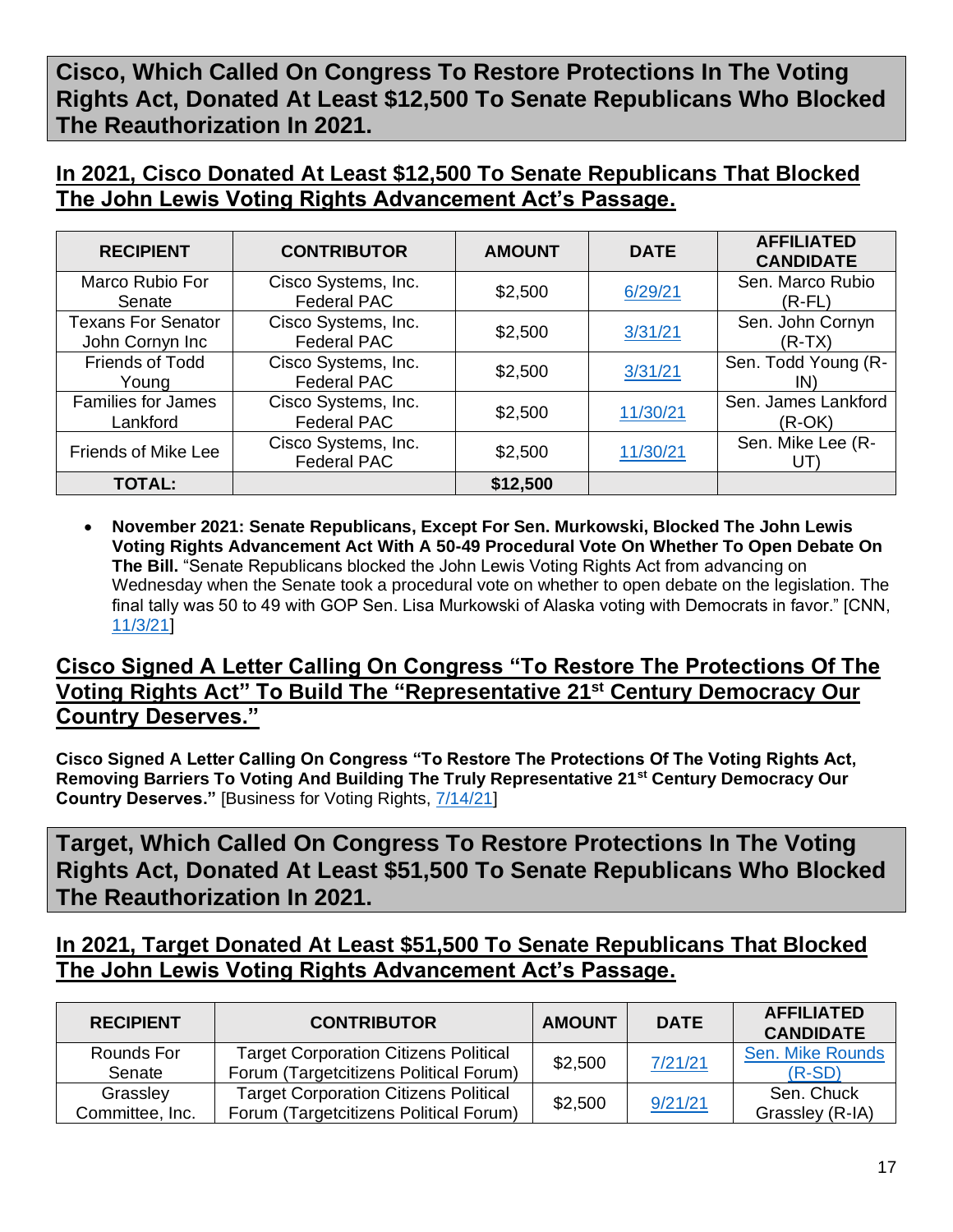| <b>Bill Cassidy For</b>  | <b>Target Corporation Citizens Political</b> |          |          | Sen. Bill Cassidy   |
|--------------------------|----------------------------------------------|----------|----------|---------------------|
| <b>US Senate</b>         | Forum (Targetcitizens Political Forum)       | \$1,500  | 9/21/21  | $(R-LA)$            |
| Boozman For              | <b>Target Corporation Citizens Political</b> |          |          | Sen. John           |
| Arkansas                 | Forum (Targetcitizens Political Forum)       | \$2,500  | 9/21/21  | Boozman (R-AR)      |
| <b>Bill Cassidy For</b>  | <b>Target Corporation Citizens Political</b> |          |          | Sen. Bill Cassidy   |
| <b>US Senate</b>         | Forum (Targetcitizens Political Forum)       | \$2,500  | 7/21/21  | $(R-LA)$            |
| Ben Sasse For            | <b>Target Corporation Citizens Political</b> |          |          | Sen. Ben Sasse      |
| U.S. Senate, Inc.        | Forum (Targetcitizens Political Forum)       | \$2,500  | 7/21/21  | $(R-NE)$            |
| Rounds For               | <b>Target Corporation Citizens Political</b> |          |          | Sen. Mike Rounds    |
| Senate                   | Forum (Targetcitizens Political Forum)       | \$2,500  | 7/21/21  | $(R-SD)$            |
| <b>Tim Scott For</b>     | <b>Target Corporation Citizens Political</b> | \$5,000  |          | Sen. Tim Scott (R-  |
| Senate                   | Forum (Targetcitizens Political Forum)       |          | 6/15/21  | SC)                 |
| <b>Moran For Kansas</b>  | <b>Target Corporation Citizens Political</b> | \$3,000  | 6/15/21  | Sen. Jerry Moran    |
|                          | Forum (Targetcitizens Political Forum)       |          |          | $(R-KS)$            |
| <b>McConnell Senate</b>  | <b>Target Corporation Citizens Political</b> | \$5,000  | 6/15/21  | Sen. Mitch          |
| Committee                | Forum (Targetcitizens Political Forum)       |          |          | McConnell (R-KY)    |
| Friends Of John          | <b>Target Corporation Citizens Political</b> | \$2,000  | 6/15/21  | Sen. John Thune     |
| Thune                    | Forum (Targetcitizens Political Forum)       |          |          | $(R-SD)$            |
| <b>Cramer For</b>        | <b>Target Corporation Citizens Political</b> | \$2,500  | 6/15/21  | Sen, Kevin Cramer   |
| Senate                   | Forum (Targetcitizens Political Forum)       |          |          | $(R-ND)$            |
| <b>Capito For West</b>   | <b>Target Corporation Citizens Political</b> | \$3,000  | 6/15/21  | Sen. Shelley More   |
| Virginia                 | Forum (Targetcitizens Political Forum)       |          |          | Capito (R-WV)       |
| <b>Cramer For</b>        | <b>Target Corporation Citizens Political</b> | \$1,000  | 10/26/21 | Sen. Kevin Cramer   |
| Senate                   | Forum (Targetcitizens Political Forum)       |          |          | $(R-N.D.)$          |
| Friends Of John          | <b>Target Corporation Citizens Political</b> | \$2,500  | 10/26/21 | Sen. John           |
| <b>Barrasso</b>          | Forum (Targetcitizens Political Forum)       |          |          | Barrasso (R-WY)     |
| Romney For Utah          | <b>Target Corporation Citizens Political</b> | \$2,500  | 10/26/21 | Sen. Mitt Romney    |
| Inc                      | Forum (Targetcitizens Political Forum)       |          |          | $(R-UT)$            |
| <b>Bill Cassidy For</b>  | <b>Target Corporation Citizens Political</b> | \$1,000  | 11/18/21 | Sen. Bill Cassidy   |
| <b>US Senate</b>         | Forum (Targetcitizens Political Forum)       |          |          | $(R-LA)$            |
| Grassley                 | <b>Target Corporation Citizens Political</b> | \$2,500  | 11/18/21 | Sen. Chuck          |
| Committee, Inc.          | Forum (Targetcitizens Political Forum)       |          |          | Grassley (R-IA)     |
| Joni For Iowa            | <b>Target Corporation Citizens Political</b> | \$2,500  | 11/18/21 | Sen. Joni Ernst (R- |
|                          | Forum (Targetcitizens Political Forum)       |          |          | IA)                 |
| <b>McConnell Senate</b>  | <b>Target Corporation Citizens Political</b> | \$2,500  | 11/18/21 | Sen. Mitch          |
| Committee                | Forum (Targetcitizens Political Forum)       |          |          | McConnell (R-KY)    |
| <b>Wicker For Senate</b> | <b>Target Corporation Citizens Political</b> | \$2,500  | 11/18/21 | Sen. Roger Wicker   |
|                          | Forum (Targetcitizens Political Forum)       |          |          | $(R-MS)$            |
| <b>TOTAL:</b>            |                                              | \$51,500 |          |                     |

• **November 2021: Senate Republicans, Except For Sen. Murkowski, Blocked The John Lewis Voting Rights Advancement Act With A 50-49 Procedural Vote On Whether To Open Debate On The Bill.** "Senate Republicans blocked the John Lewis Voting Rights Act from advancing on Wednesday when the Senate took a procedural vote on whether to open debate on the legislation. The final tally was 50 to 49 with GOP Sen. Lisa Murkowski of Alaska voting with Democrats in favor." [CNN, [11/3/21\]](https://www.cnn.com/2021/11/03/politics/john-lewis-voting-rights-act-senate-vote/index.html)

### **Target Signed A Letter Calling On Congress "To Restore The Protections Of The Voting Rights Act" To Build The "Representative 21st Century Democracy Our Country Deserves."**

**Target Signed A Letter Calling On Congress "To Restore The Protections Of The Voting Rights Act, Removing Barriers To Voting And Building The Truly Representative 21st Century Democracy Our Country Deserves."** [Business for Voting Rights, [7/14/21\]](https://www.businessforvotingrights.com/letter-to-congress)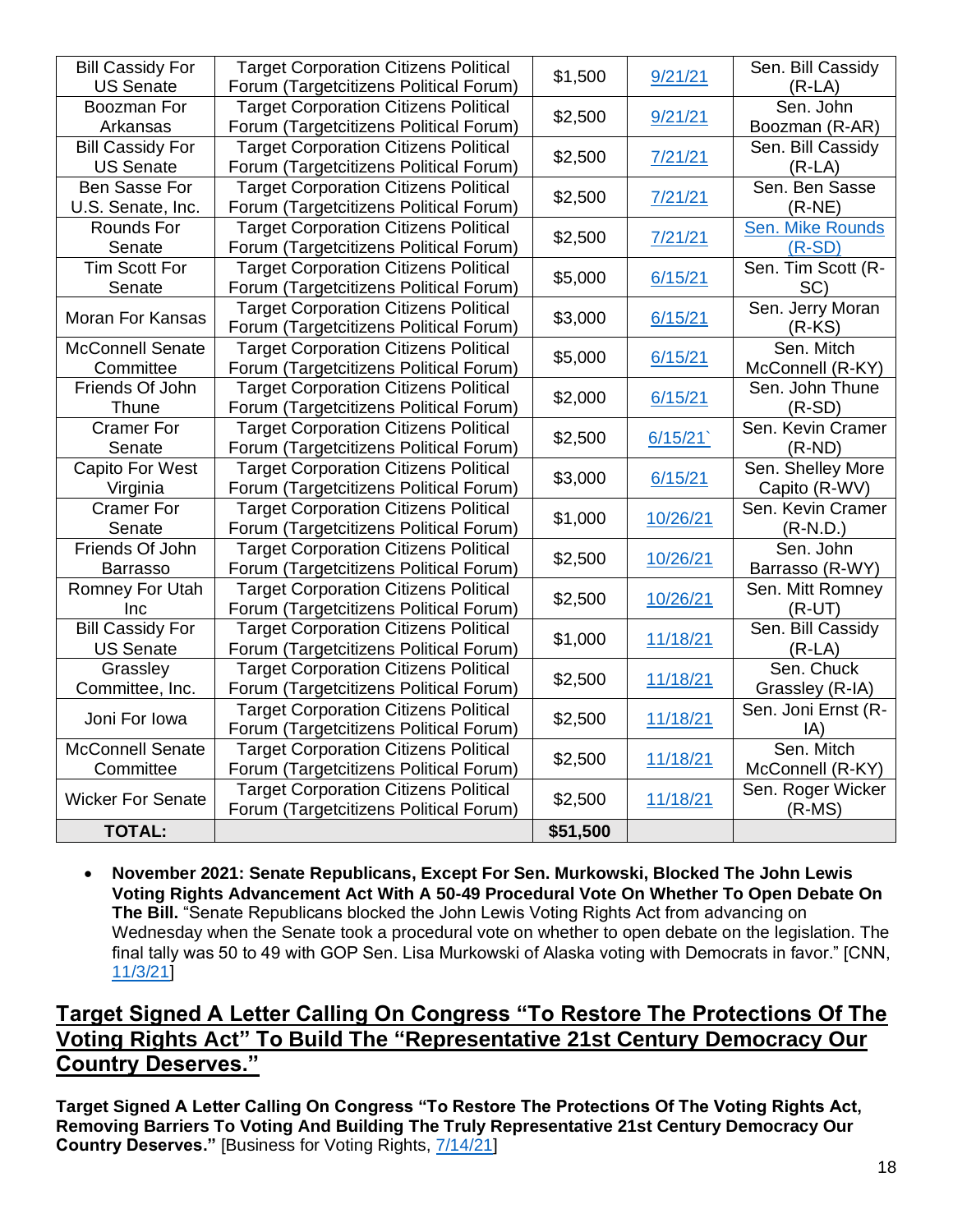**Dell Technologies, Which Called On Congress To Restore Protections In The Voting Rights Act, Donated At Least \$41,000 To Senate Republicans Who Blocked The Reauthorization In 2021.**

### **In 2021, Dell Technologies Donated At Least \$41,000 To Senate Republicans That Blocked The John Lewis Voting Rights Advancement Act's Passage.**

| <b>RECIPIENT</b>                                                     | <b>CONTRIBUTOR</b>                                           | <b>AMOUNT</b> | <b>DATE</b> | <b>AFFILIATED</b><br><b>CANDIDATE</b> |
|----------------------------------------------------------------------|--------------------------------------------------------------|---------------|-------------|---------------------------------------|
| Grassley Committee, Inc.                                             | Dell Technologies, Inc.<br><b>Political Action Committee</b> | \$2,500       | 4/30/21     | Sen. Chuck<br>Grassley (R-IA)         |
| <b>Heartland Values PAC</b>                                          | Dell Technologies, Inc.<br><b>Political Action Committee</b> | \$1,000       | 6/25/21     | Sen. John Thune<br>$(R-SD)$           |
| Responsibility & Freedom<br><b>Work PAC</b>                          | Dell Technologies, Inc.<br><b>Political Action Committee</b> | \$5,000       | 6/15/21     | Sen. Roger<br>Wicker (R-MS)           |
| <b>Common Values PAC</b>                                             | Dell Technologies, Inc.<br><b>Political Action Committee</b> | \$2,500       | 6/25/21     | Sen. John<br>Barrasso (R-WY)          |
| Mike Crapo For US Senate                                             | Dell Technologies, Inc.<br><b>Political Action Committee</b> | \$5,000       | 3/31/21     | Sen. Mike Crapo<br>$(R-ID)$           |
| <b>Tim Scott For Senate</b>                                          | Dell Technologies, Inc.<br><b>Political Action Committee</b> | \$2,300       | 3/29/21     | Sen. Tim Scott<br>$(R-SC)$            |
| <b>Tim Scott For Senate</b>                                          | Dell Technologies, Inc.<br><b>Political Action Committee</b> | \$2,700       | 3/29/21     | Sen. Tim Scott<br>$(R-SC)$            |
| <b>Sensible American Solutions</b><br><b>Supporting Everyone PAC</b> | Dell Technologies, Inc.<br><b>Political Action Committee</b> | \$5,000       | 3/29/21     | Sen. Ben Sasse<br>(R-NE)              |
| Friends Of Todd Young, Inc.                                          | Dell Technologies, Inc.<br><b>Political Action Committee</b> | \$5,000       | 3/29/21     | Sen. Todd Young<br>$(R-IN)$           |
| Friends Of John Thune                                                | Dell Technologies, Inc.<br><b>Political Action Committee</b> | \$5,000       | 3/29/21     | Sen. John Thune<br>$(R-SD)$           |
| <b>Bill Cassidy For US Senate</b>                                    | Dell Technologies, Inc.<br><b>Political Action Committee</b> | \$5,000       | 3/29/21     | Sen. Bill Cassidy<br>(R-LA)           |
| <b>TOTAL:</b>                                                        |                                                              | \$41,000      |             |                                       |

• **November 2021: Senate Republicans, Except For Sen. Murkowski, Blocked The John Lewis Voting Rights Advancement Act With A 50-49 Procedural Vote On Whether To Open Debate On The Bill.** "Senate Republicans blocked the John Lewis Voting Rights Act from advancing on Wednesday when the Senate took a procedural vote on whether to open debate on the legislation. The final tally was 50 to 49 with GOP Sen. Lisa Murkowski of Alaska voting with Democrats in favor." [CNN, [11/3/21\]](https://www.cnn.com/2021/11/03/politics/john-lewis-voting-rights-act-senate-vote/index.html)

### **Dell Technologies Signed A Letter Calling On Congress "To Restore The Protections Of The Voting Rights Act" To Build The "Representative 21st Century Democracy Our Country Deserves."**

**Dell Technologies Signed A Letter Calling On Congress "To Restore The Protections Of The Voting Rights Act, Removing Barriers To Voting And Building The Truly Representative 21st Century Democracy Our Country Deserves."** [Business for Voting Rights, [7/14/21\]](https://www.businessforvotingrights.com/letter-to-congress)